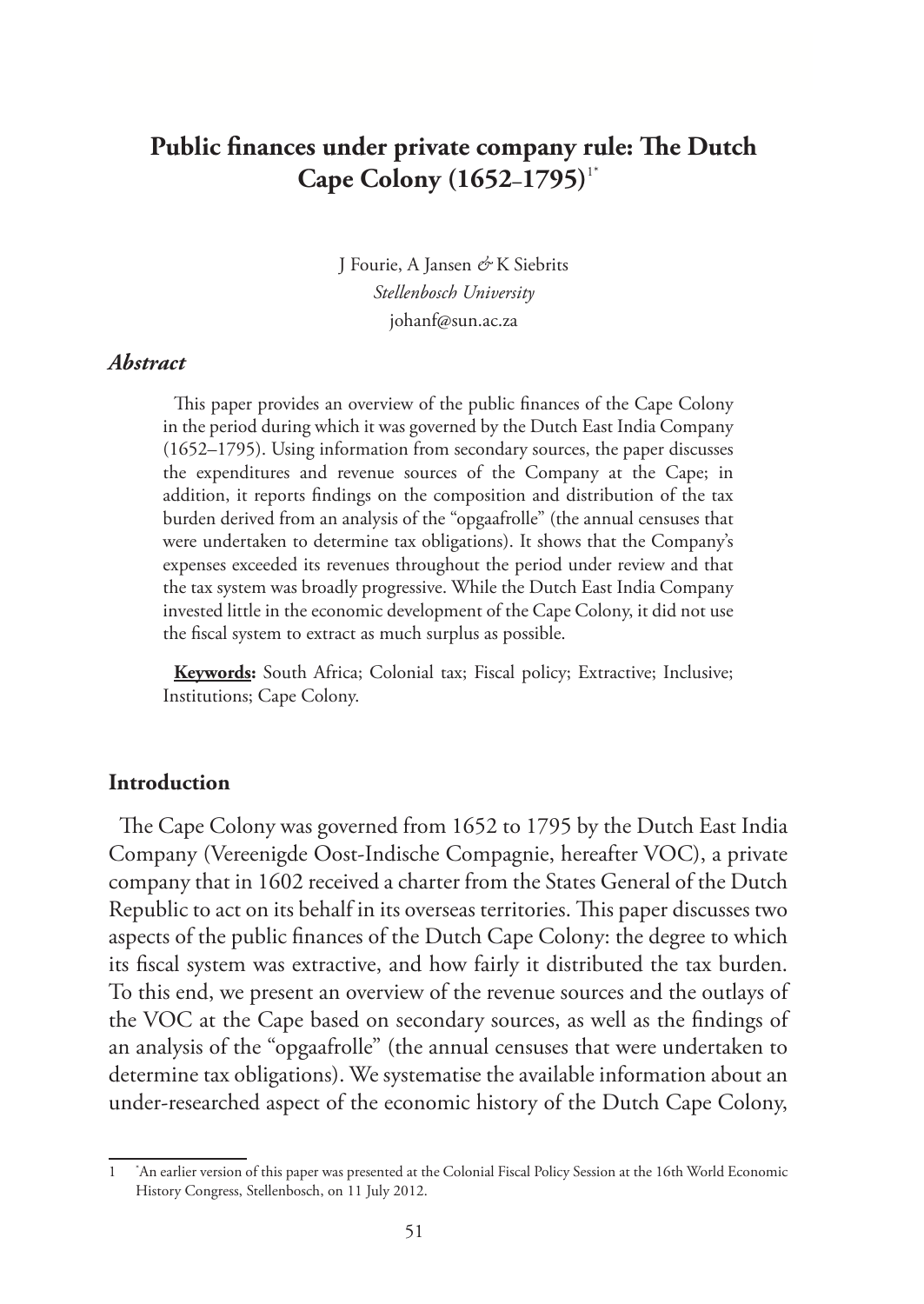and provide evidence that has a bearing on contemporary debates about the nature and effects of colonial fiscal systems.

# **Colonial fiscal systems**

Drawing on Booth's discussion of state types in south-east Asia in the late colonial period, Frankema identifies four types of colonial state according to different configurations of tax burden and levels of public outlay (Image 1):<sup>2</sup>

- "Developmental states", which have relatively high tax burdens, but whose revenues are used productively to promote economic development by financing essential public goods.
- "Benevolent states", which have access to external sources of revenue (e.g. subsidies from the colonial power) that make it possible to keep tax burdens relatively low and still invest heavily in human resources.
- "'Night watchmen' (or minimalist) states", which collect low levels of government revenue that preclude adequate human capital investment and limit public spending to the maintenance of law and order and basic administrative functions.
- "Extractive states", which strive to maximise government revenue, using it mainly to expand the area of the colony or to enrich officials, investors and other members of colonial elites.

Fiscal systems changed markedly from the second half of the seventeenth century to the first half of the twentieth, as did views about the nature of states and the rights and obligations of citizens and rulers. Hence, caution must be exercised when applying Frankema's taxonomy (which is based on the fiscal systems of late colonial states) to the Dutch Cape Colony. It remains pertinent, however, to locate the fiscal system of the Dutch Cape Colony along the spectrum from extractive to developmental, provided that such an assessment reflects the norms and realities of the time.

In a well-known passage in "An inquiry into the nature and causes of the wealth of nations", Adam Smith denounces the Dutch practice of governing colonies by means of a private monopoly company: "Of all the expedients that can well be contrived to stunt the natural growth of a new colony, that

<sup>2</sup> A Booth, "Night watchman, extractive, or developmental states? Some evidence from late colonial south-east Asia", *Economic History Review*, 60(2), 2007, pp. 241–266; E Frankema, "Colonial taxation and government spending in British Africa, 1880–1940: Maximizing revenue or minimizing effort?" *Explorations in Economic History*, 48, 2011, p. 138.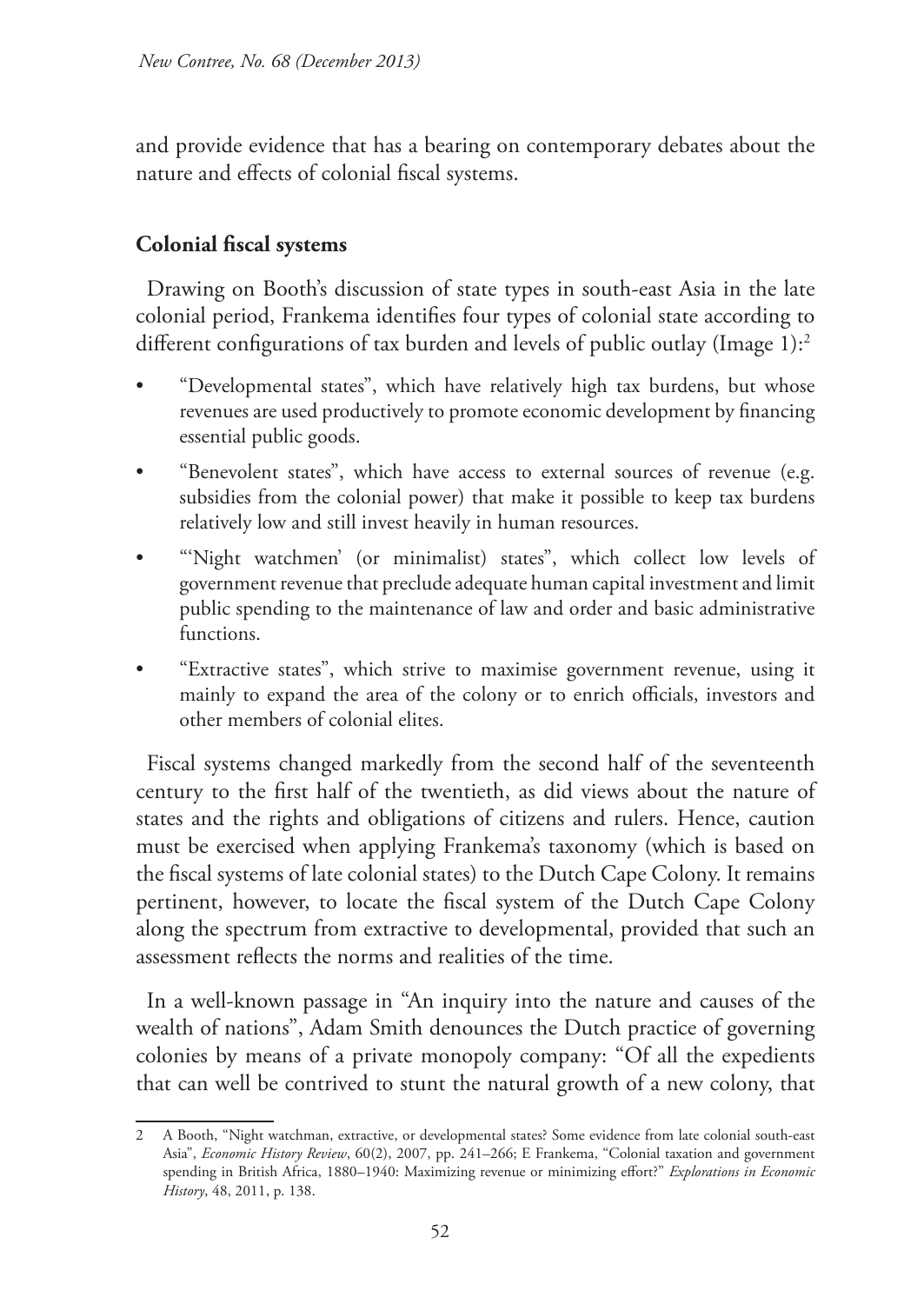of an exclusive company is undoubtedly the most effectual."3 Although the context of this statement was Smith's intense dislike of monopolistic trading practices, the notion that a profit-seeking company with a mandate to govern colonies would also suppress their economic development by imposing heavy tax burdens and underproviding important public services has considerable intuitive appeal. Furthermore, this notion is strongly reminiscent of the treatment of taxation and public expenditure issues in two influential papers that link contemporary economic outcomes to institutions established in colonial times. Acemoglu, Johnson and Robinson argue that predatory tax systems were among the extractive institutions established by colonial authorities in territories where disease environments hampered European settlement.4 Sokoloff and Zolt, augmenting an earlier account by Engerman and Sokoloff, claim that the elites in the American colonies used the fiscal system to entrench economic inequalities: they note that, compared to the colonies with fairly equal economic outcomes, areas with higher levels of inequality developed more regressive taxation systems dominated by consumption taxes and devoted fewer resources to redistributive social programmes.<sup>5</sup>

| Image 1: Colonial state types |  |  |  |  |
|-------------------------------|--|--|--|--|
|-------------------------------|--|--|--|--|

| Investing in<br>human<br>resources        | Benevolent state     | Developmental state |
|-------------------------------------------|----------------------|---------------------|
| Spending on<br>colonial rule<br>and order | Night watchman state | Extractive state    |
|                                           | Low tax burdens      | High tax burdens    |

Source: E Frankema, "Colonial taxation and government spending in British Africa, 1880–1940: Maximizing revenue or minimizing effort?" *Explorations in Economic History*, 48, 2011, p. 138.

<sup>3</sup> A Smith, *An inquiry into the nature and causes of the wealth of nations*, 1776, E Cannon (Ed.) (London, Methuen & Co., 1904), IV.7.44.

<sup>4</sup> D Acemoglu, S Johnson and J Robinson, "The colonial origins of comparative development: An empirical investigation", *American Economic Review*, 91(5), 2001, p. 1375.

<sup>5</sup> K Sokoloff and EM Zolt, "Inequality and the evolution of institutions of taxation: Evidence from the economic history of the Americas", S Edwards, G Esquivel and G Márquez (Eds), *The decline of Latin American economies: Growth, institutions, and crises* (Chicago, University of Chicago Press, 2007), pp. 83–136; S Engerman and K Sokoloff, "History lessons: Institutions, factors endowments, and paths of development in the new world", *The Journal of Economic Perspectives*, 14(3), 2000, pp. 217–232.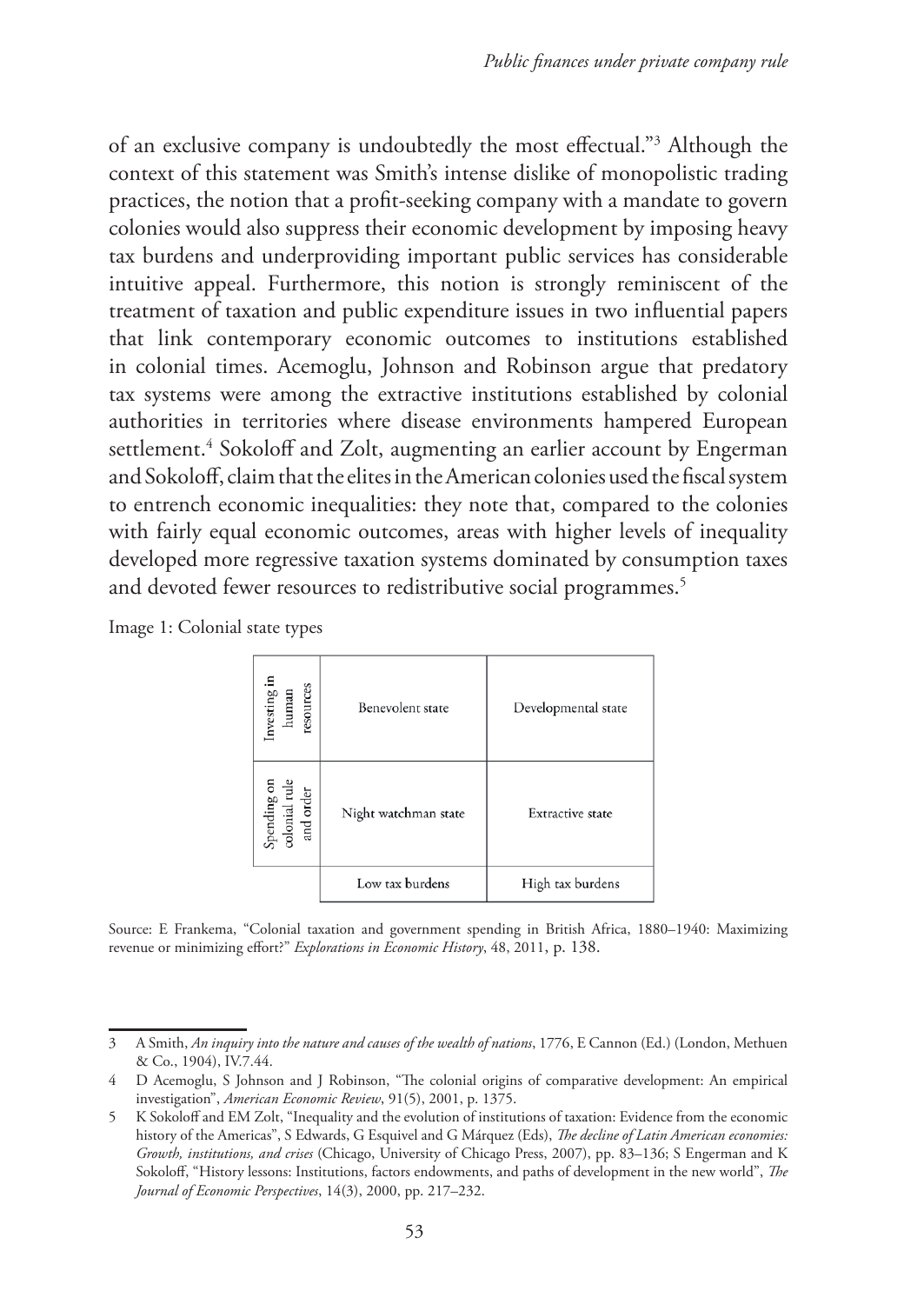Yet there are ample grounds, including challenges to the view that imperialism was highly profitable to colonial powers and recent analyses of Spanish and British colonies,<sup>6</sup> for eschewing generalisations about the extractive effects of colonial fiscal systems. Irigoin and Grafe argue that the Spanish colonies enjoyed considerable fiscal autonomy and that the relationship between the Spanish crown and the colonial elites was marked by negotiation, rather than command.7 They therefore reject the notion that the tax systems of these colonies were highly extractive: "We suggest that this was not a system primarily aimed at the extraction of resources or revenues from the colonies for the benefit of the metropolis. Instead it successfully aimed at making the colonies self-sufficient, with intra-colonial transfers covering the needs of regions that either could not or would not raise sufficient revenue."8 In a study of the tax systems of thirty-four British colonies, Frankema finds that settler colonies such as Australia, Canada and New Zealand had relatively high tax burdens that enabled adequate investment in growth-promoting spending programmes and helped to maintain macroeconomic stability.9 He concludes that an inability to collect enough tax revenue to fulfil developmental functions, because of institutional and geographical factors, may well have been a more serious barrier to the development of the British non-settler colonies than excessive tax burdens. A subsequent analysis of the combined effects of the taxation and public expenditure systems of eight British colonies reports marked differences in the degree to which they were extractive.<sup>10</sup>

These findings by Grafe, Irigoin and Frankema confirm the validity of Austin's warning that bifurcating colonial regimes and institutions (such as fiscal systems) into the categories "inclusive" and "extractive" oversimplifies reality.11 Austin points out that colonial institutions and policies varied markedly over time and space and proposes that the extent to which they were extractive should be measured on a continuous rather than binary scale. This

<sup>6</sup> PK O'Brien and L Prados de la Escosura, "The costs and benefits for Europeans from their empires overseas", *Revista de Historia Economics*, 16(1), 1998, pp. 29–89.

<sup>7</sup> MA Irigoin and R Grafe, "The Spanish empire and its legacy: Fiscal redistribution and political conflict in colonial and post-colonial Spanish America", *Journal of Global History*, 1(2), 2006, pp. 241–267; R Grafe and MA Irigoin, "Bargaining for absolutism: A Spanish path to nation-state and empire building", *Hispanic American Historical Review*, 88(2), 2008, pp. 173–209.

<sup>8</sup> MA Irigoin and R Grafe, "The Spanish empire...", p. 263.

<sup>9</sup> E Frankema, "Raising revenue in the British empire, 1870–1940: How 'extractive' were colonial taxes?" *Journal of Global History*, 5, 2010, pp. 447–477.

<sup>10</sup> E Frankema, "Colonial taxation and government spending in British Africa, 1880–1940: Maximizing revenue or minimizing effort?" *Explorations in Economic History*, 48, 2011, p. 138.

<sup>11</sup> G Austin, "The 'reversal of fortune' thesis and the compression of history: Perspectives from African and comparative economic history", *Journal of International Development*, 20, 2008, pp. 996–1027.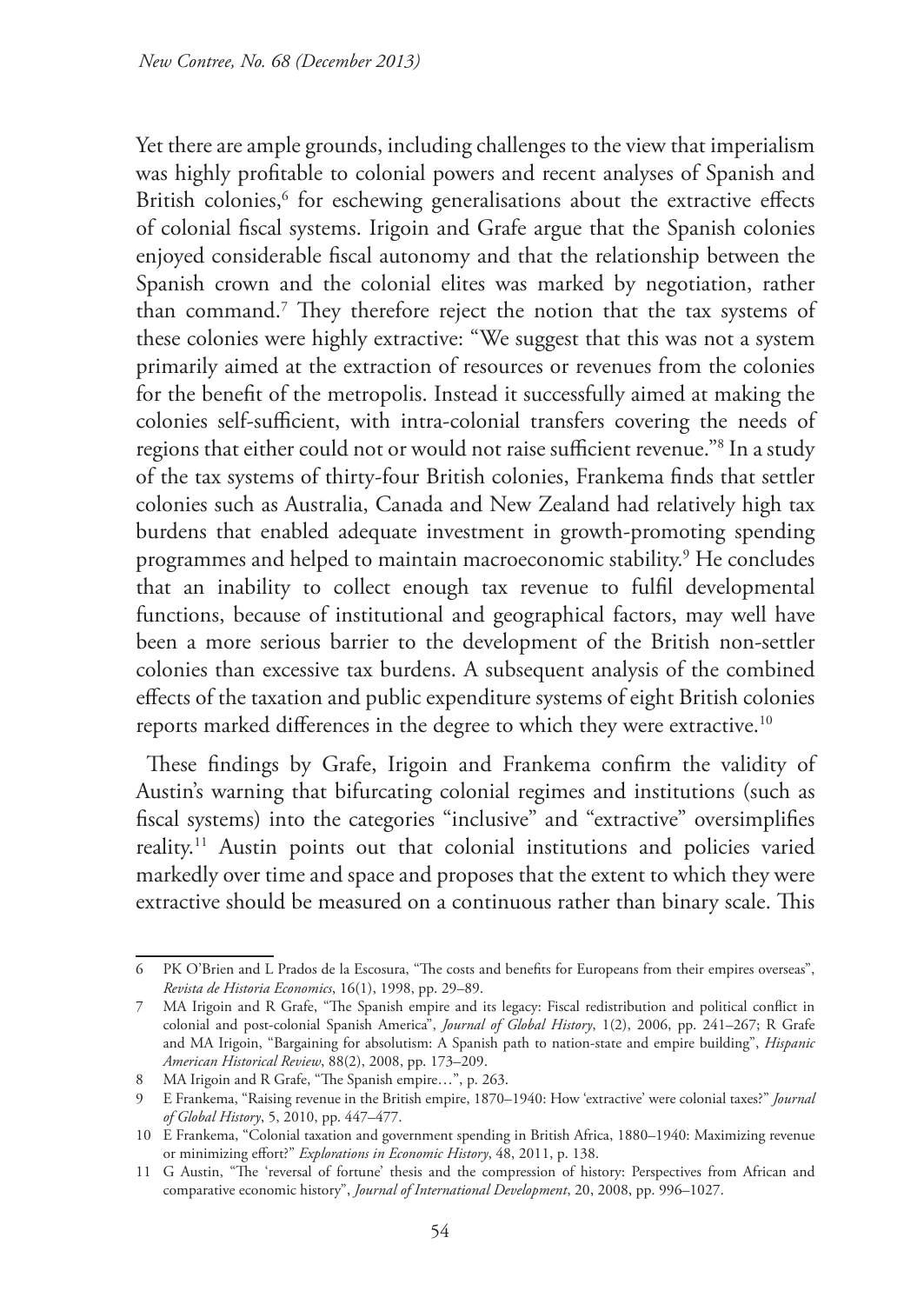proposal underlines the potential value of case studies for testing and refining hypotheses about the nature and effects of colonial fiscal systems, including those of company-governed territories such as the Dutch Cape Colony.

#### **The VOC and the economic development of the Cape Colony**

It was never the intention of the Lords Seventeen, the shareholders of the Company, to establish a colony at the southernmost tip of Africa, but merely to establish a refreshment station.12 The high incidence of scurvy on the VOC ships made a steady supply of refreshments roughly halfway between Holland and the East Indies essential. The Portuguese had long used St Helena as a refreshment station, but increasing competition between them, the Dutch and the English made the island a less secure refuge. Instead, the shareholders of the VOC decided to support the construction and operation of a fort in Table Bay, with its only purpose being to supply fresh produce, water, meat and fuel to the passing ships. Jan van Riebeeck, the first commander of the station, arrived in April 1652 and immediately built a fort. To supply the passing ships and sustain the approximately one hundred soldiers and officials who resided in the fort, Van Riebeeck also established a vegetable garden and initiated the planting of wheat. He soon realised, however, that the help of settler farmers would be necessary to supply fresh produce to the several thousand sailors who arrived every year as well as the permanent workforce of the Company. He had hoped that the native Khoe, a pastoral people, would trade their prized cattle for European luxuries, but a constant supply of meat was not forthcoming.<sup>13</sup>

Accordingly, Van Riebeeck released nine Company servants in 1657 to become free burghers.14 This step started a process of expansion that continued, first in a northward and later in an eastward direction, until the British occupied the Cape Colony in 1795. By then the total settler population had reached 7 129.15 Van Riebeeck's initial plan was to establish a small, close-knit community of intensive wheat farmers around the fort.

<sup>12</sup> G Schutte, "Company and colonists at the Cape, 1652-1795", R Elphick and H Giliomee (Eds), *The shaping of South African society, 1652–1840* (Cape Town, Maskew Miller Longman, 1989), p. 288.

<sup>13</sup> R Ross, "The Cape of Good Hope and the world economy, 1652-1835", R Elphick and H Giliomee (Eds), *The shaping of South African society, 1652–1840* (Cape Town, Maskew Miller Longman, 1989), p. 244.

<sup>14</sup> CW de Kiewiet, *A history of South Africa: social and economic* (London, Oxford University Press, 1941), pp. 5-6.

<sup>15</sup> P van Duin and R Ross, *The economy of the Cape Colony in the eighteenth century* (Leiden, Center for the History of European Expansion, 1987), p. 115.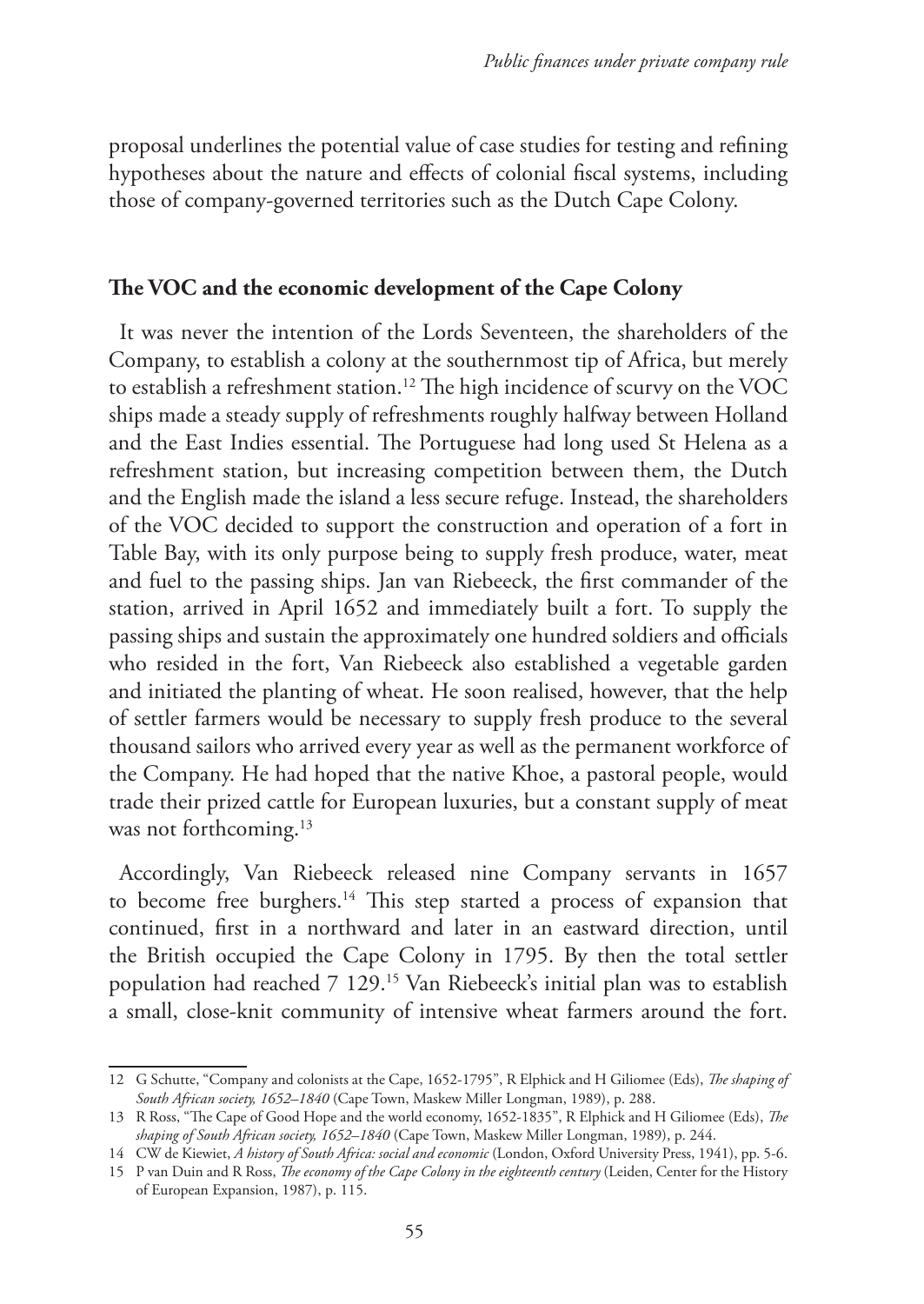Yet, by 1663 the area Van Riebeeck had hoped would have settled a thousand farmers, had been filled by only fifteen families on large, extended plots that were used predominantly for grazing cattle. The arrival of Simon van der Stel in 1679 marked the beginning of a further expansion of the boundaries of the Colony into the fertile regions of Stellenbosch and Drakenstein, where the Mediterranean climate and favourable soils allowed crop farming.16 Viticulture thrived in these areas, having been bolstered by the winemaking skills of the 159 French Huguenots who arrived in the Colony in 1688 and 1689.17 Fourie shows that by the mid-eighteenth century the average Cape farmer had attained living standards equal to, or even higher than, those of the wealthiest countries in Europe, namely England and Holland.18

The wealth of the settlers was partly a result of using slave labour. The first slaves had arrived in 1658 from Angola, but most came from the East, either from the Indonesian Archipelago and India, or from Madagascar, Mauritius and the Mozambican hinterland.19 While slaves were mostly employed by the Company during the seventeenth century, farmers increasingly began to prefer slave labour to expensive European wage labour ("knechts"). Requested by the Lords Seventeen to advise whether to encourage European immigrants or slave imports to the Cape, six of the seven members of the Council of Policy in Cape Town recommended slave imports to reduce the farmers' input costs.20

Minimising farmers' costs was necessary if the practice of setting low agricultural output prices was to continue. The Company was a monopsonist (that is, a sole buyer of goods from many sellers) that bought wheat, wine and meat at predetermined prices and sold this produce to Dutch ships and, at much-inflated prices, to the non-Dutch ships that visited Table Bay.<sup>21</sup> In truth, then, it was the low slave labour costs at the Cape (and the exorbitant prices paid by non-Dutch ships) that subsidised the costs of trade between Holland and the East Indies. Naturally, the farmers complained vehemently throughout the period, as epitomised by the Patriot movement of the late

<sup>16</sup> L Guelke, "Freehold farmers and frontier settlers, 1652–1780", R Elphick and H Giliomee (Eds), *The shaping of South African society, 1652–1840* (Cape Town, Maskew Miller Longman, 1989), pp. 73–84.

<sup>17</sup> J Fourie and D von Fintel, "Settler skills and colonial development: The Huguenot wine-makers in eighteenthcentury Dutch South Africa", *The Economic History Review*, in press.

<sup>18</sup> J Fourie, "The remarkable wealth of the Dutch Cape Colony: Measurements from eighteenth-century probate inventories", *The Economic History Review.* 66(2), 2013, pp. 419–448.

<sup>19</sup> R Shell, *Children of bondage: A social history of the slave society at the Cape of Good Hope, 1652–1838* (Hanover, NH, University Press of New England, 1994), pp. 41-42.

<sup>20</sup> AL Müller, *Die ekonomiese ontwikkeling van Suid-Afrika* (Cape Town, Academica, 1979), pp. 15-16.

<sup>21</sup> R Ross, "The Cape of Good Hope and the world economy…" p. 245.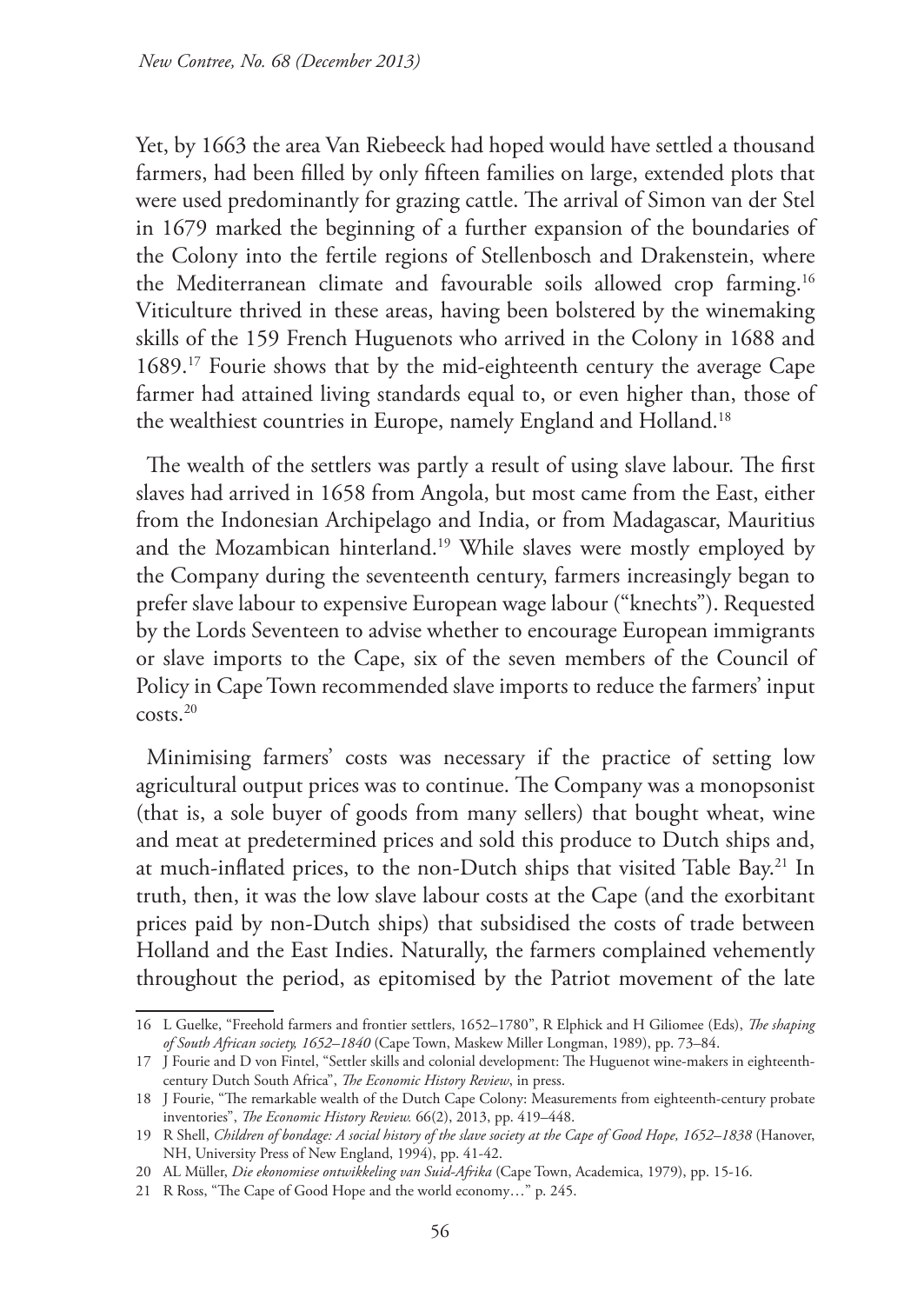eighteenth century, but the Company continued with the practice until the British takeover in 1795.22

Three principles guided the VOC's commercial policies, and hence its economic policies as agent of Dutch activities at the Cape and in the East:<sup>23</sup>

- "Monopoly": Although the Dutch had long abhorred monopolies, the VOC was granted monopoly rights to counter Spanish and Portuguese trading in the East Indies more effectively and to avoid the destructive competition that had taken place earlier when several Dutch companies were allowed to operate in the East Indies. These monopoly rights excluded competition in all trading between the Dutch Republic and the East Indies. They allowed the VOC to monopolise all inter-regional trade in the East Indies and control all profitable trade within the territories it ruled. Apart from distributing the rights to undertake commercial activities between itself and private agents, the Company strictly controlled private activity. Clear examples of such control were the conditions imposed on free farmers and traders in the Cape Colony, which included limiting the types of activities allowed and determining the prices at which private agents were allowed to sell produce to the Company. Trading monopolies in important products were often granted to the highest bidders at public auctions.
- "Maximum profits": The desire to maximise profits was one of the considerations behind entrusting Dutch activities in the East Indies to a single company rather than several competing ones. This principle resulted in strict economising on expenses, reflected in the low salaries and benefits of VOC officials, small armed forces in VOC territories and poor maintenance of fortifications.<sup>24</sup> Another manifestation of the profit motive was the constant striving to sell goods at the highest prices possible. This included restricting supply – in some cases by force, as in Ambon and Banda in the East Indies when the production of cloves and nuts exceeded the Company's needs. In some territories, agreements bound the rulers of indigenous groups to supply high demand commodities to the Company at low or zero prices on an annual basis in exchange for assistance in local disputes.
- "Short-term profits":The VOC was strongly oriented to short-term profiteering. This was clear in its approach to the Cape, where a settlement was established primarily for indirect rather than direct commercial benefits. Agricultural activities were encouraged only to the extent required by the VOC and little was

<sup>22</sup> R Ross, "The rise of the Cape gentry", *Journal of Southern African Studies*, 9(2), 1983, pp. 193–217.

<sup>23</sup> HB Thom, "Die beleid van die Nederlandse Oos-Indiese Kompanjie", AJH van der Walt, JA Wiid and AL Geyer (Eds) *In Geskiedenis van Suid-Afrika – Deel II* (Cape Town, Nasionale Boekhandel Beperk, 1951), pp. 131–150). For a more detailed discussion of the policies of the VOC, see FS Gaastra, *The Dutch East India Company: Expansion and Decline* (Zutphen, Walburg Pers, 2003).

<sup>24</sup> AL Müller, *Die ekonomiese ontwikkeling…*, pp. 12-13.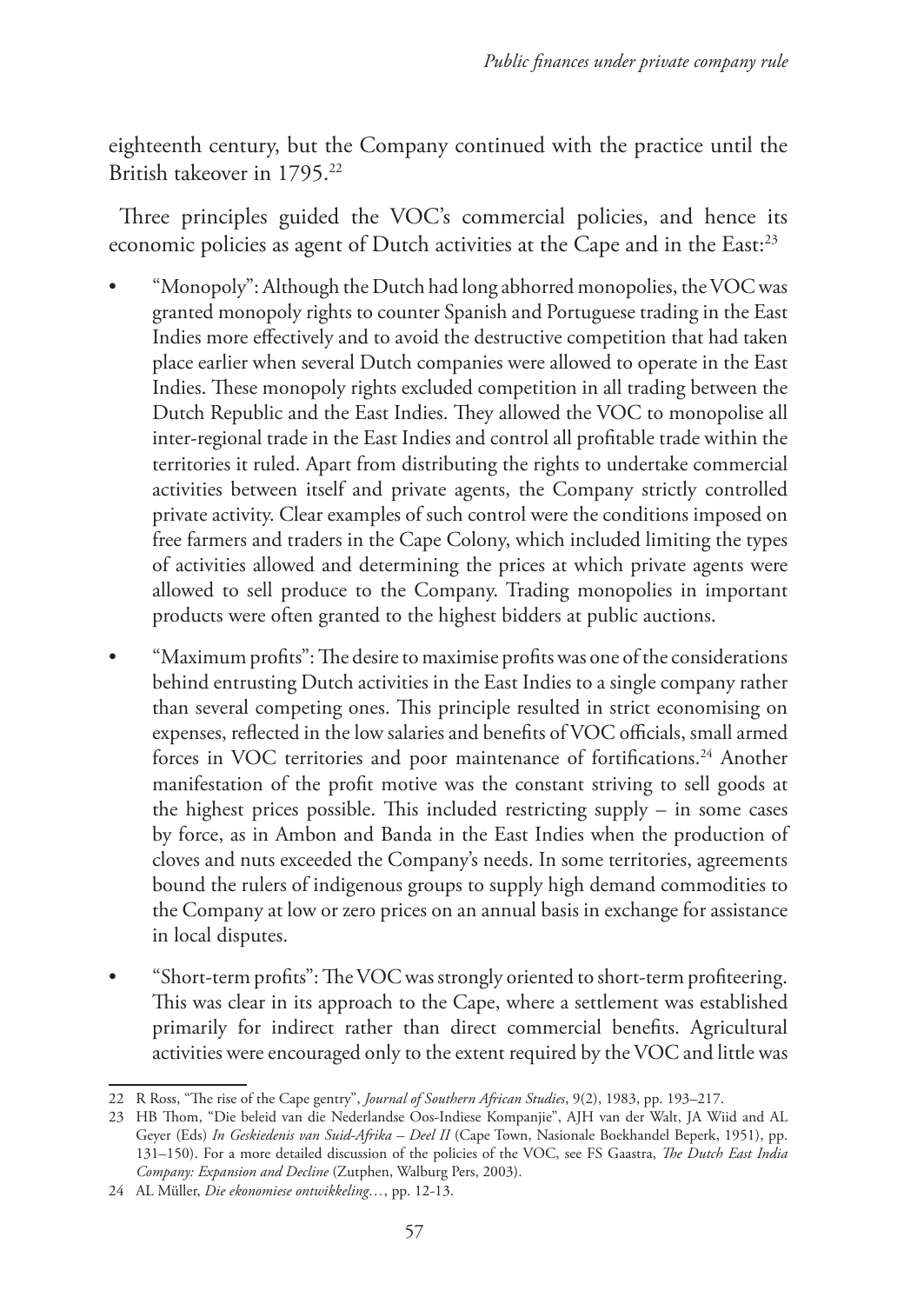done to improve techniques or to import crops and livestock that could have been useful to indigenous and other private farmers. The expenses required to establish viable wool farming in the Cape, for example, were deemed excessive and were therefore eschewed. Free colonisation of Dutch-controlled areas was mostly discouraged (allowing French Huguenots to settle at the Cape was a major exception), probably also because the required costs were not consistent with the Company's short-term orientation.

It was clear early on that the settlement at the Cape was to yield little direct profit to the VOC, in part because of the paucity of trading opportunities with indigenous peoples. Hence, attempts at economising were common, especially with regard to the erection and maintenance of public buildings (for example, the Company hospital, warehouses for storing corn and the Castle) and the remuneration of officials. The possibility of savings on Company salaries also played a part in the decision to allow free colonists.

The policy of monopolising or strictly controlling all activities that promised immediate profits, however, hampered the economic impact of private economic activity. The VOC intervention to restrict bartering in livestock and trading in fish in 1658 is an example of the difficult conditions faced by private agents under VOC control. The development of new industries such as whaling, although few fishermen were successful, was dampened by export tariffs.<sup>25</sup> In addition, whenever a particular activity seemed profitable, the Company would prohibit colonists from participating in it and claim it as their own. Towards the end of the seventeenth century when grain production became adequate to supply the settlement and passing ships, Company officials dragged their feet in response to a directive from the Lords Seventeen that they should refrain from competing with the colonists by producing crops at various outposts.26

As agricultural production at the Cape increased, the monopsonist position of the Company and the low prices it offered created major marketing problems for Cape farmers. These problems were exacerbated by transport difficulties: to reduce costs, the Company left the responsibility for erecting and maintaining roads and bridges to the colonists themselves, albeit under the supervision of local officials.

<sup>25</sup> A Böeseken, "Die Nederlandse kommissarisse en die 18de eeuse samelewing aan die Kaap" (Doctoral thesis, Stellenbosch, University of Stellenbosch, 1943), p. 194.

<sup>26</sup> MH de Kock, *Economic history of South Africa* (Cape Town, Juta, 1924), p. 67.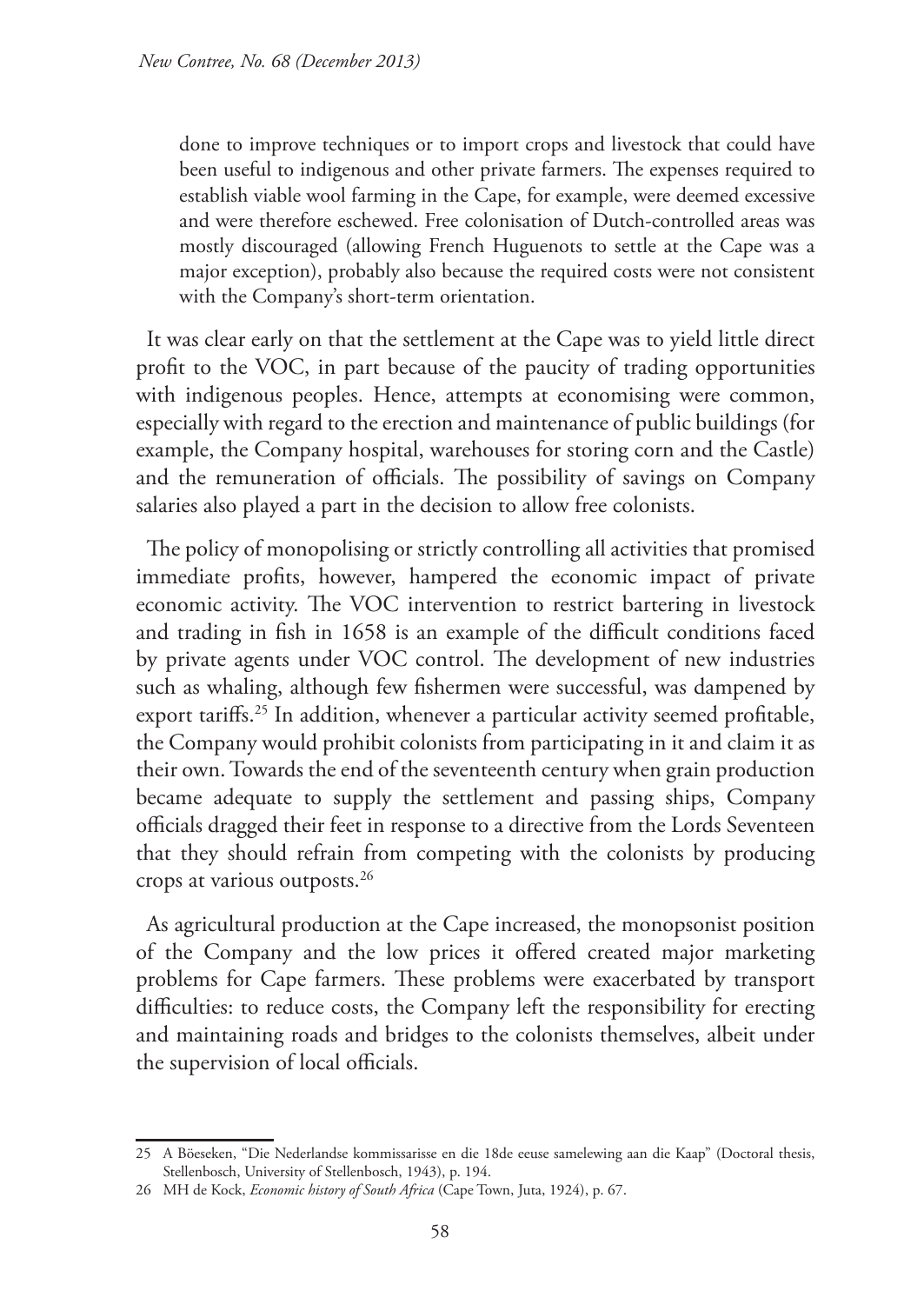Such Company policies were implemented with the aim of making the Cape Colony self-supporting. The expectation was thus that farmers would sell their surplus produce to the Company (at regulated prices) and then purchase their necessities from Company shops.27 To pay for the necessary expenditures, the Company levied rents and taxes as compensation.

### **The public finances of the Dutch Cape Colony**<sup>28</sup>

#### *Income*

The Company obtained income from its trading and other commercial activities. It had a monopoly in the trading of foreign commodities and the colonists were obliged to purchase their commodities from its stores. The profits from trading were relatively low, however, because of the high levels of evasion of the various trade restrictions and the corrupt and fraudulent activities of many Company officials. The Company therefore depended heavily on taxes for its income. Image 2 shows trading profit statistics in selected years from 1725 to 1794.

| Year | Trading profits (guilders) |
|------|----------------------------|
| 1725 | 102 000                    |
| 1750 | 131 000                    |
| 1794 | 145 000                    |

Image 2: Trading profits, 1725–1794

Source: MH de Kock, *Economic History…*, p. 78.

#### *Taxation*

The VOC levied two types of taxes in the Cape Colony: general taxes, which were collected by the Governor and the Council of Policy and used to cover the costs of administering the Colony, and local taxes, which were collected by the "landdrosts" and used to defray the expenses associated with their duties.

<sup>27</sup> MH de Kock, *Economic history…*, p. 76.

<sup>28</sup> One rixdollar equalled 48 stuivers, while one guilder equalled 16 stuivers at the Cape and in the Netherlands Indies and 20 stuivers in the Netherlands. See P van Duin and R Ross, *The economy…*, p. viii.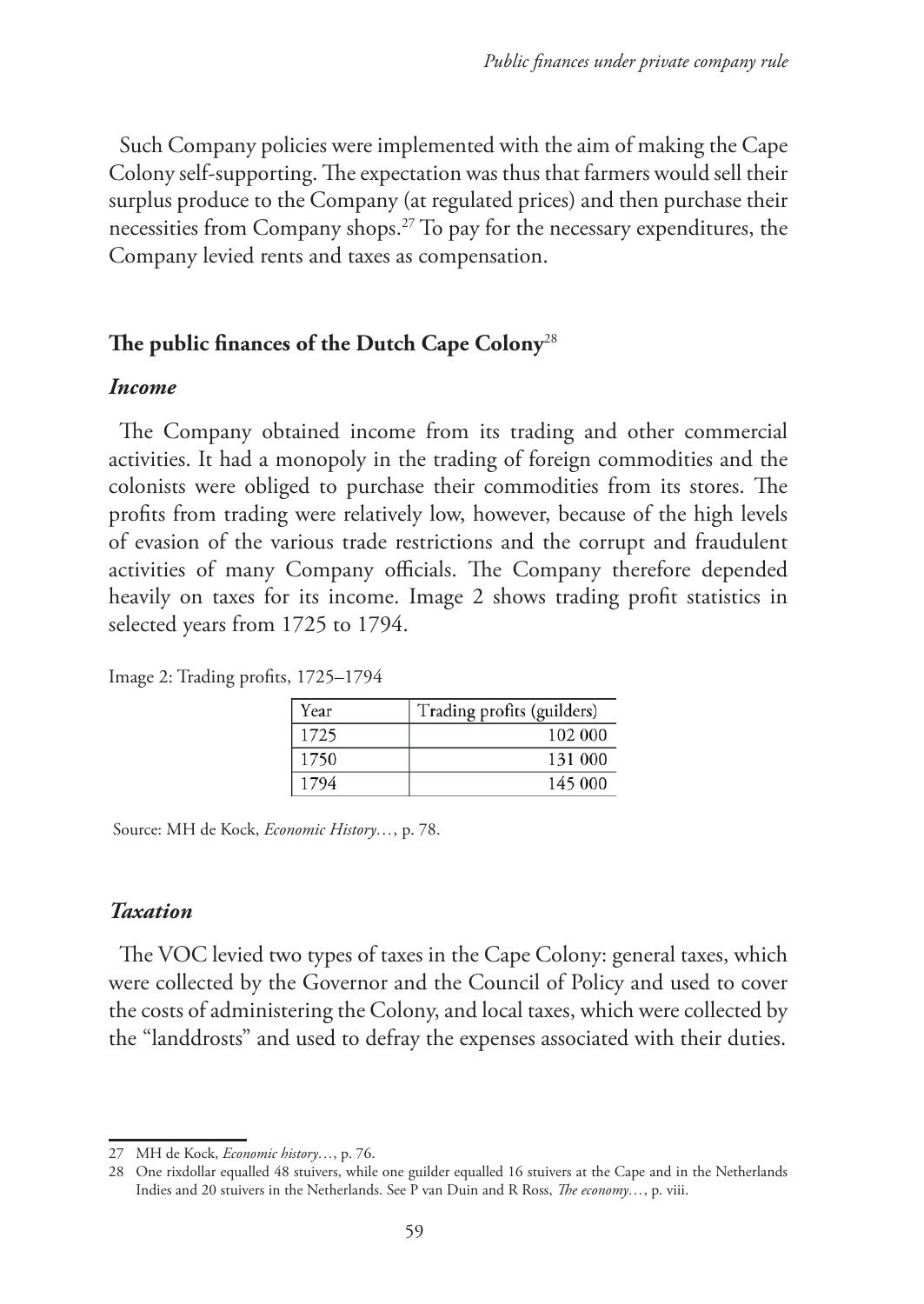### *General taxes*

The "tithe" (a tax of one tenth of the harvested grain) was imposed on the grain brought to the Cape for sale to ships, Company employees and private citizens.29 This tax was raised only on the wheat that entered the market for consumption, and not on that set aside for seed.<sup>30</sup> Tax evasion was extensive and the "opgaaf" returns show that there was much under-reporting of wheat production. Van Duin and Ross estimate that farmers declared only a third of their grain harvests to tax officials.<sup>31</sup> Farmers also attempted to reduce their tax burdens by selling their grain to each other and to passing ships.<sup>32</sup> Opposition to these taxes grew over time, especially during periods when farmers experienced bad harvests and when grain prices were low (such as in the 1730s).<sup>33</sup> The extent to which the proceeds from the tax on grain increased after the authorities introduced stronger measures to reduce tax evasion in 1790 confirms the low degree of compliance in earlier years (Image 3).

Image 3: Taxes paid on grain, 1790–1797

| Year | Tax income (guilders) |
|------|-----------------------|
| 1790 | 8647                  |
| 1791 | 35 866                |
| 1797 | 47899                 |

Source: A Böeseken, "Die Nederlandse kommissarisse en die 18de eeuse samelewing aan die Kaap" (Doctoral thesis, Stellenbosch, University of Stellenbosch, 1943), p. 199.

The production of wine and brandy was taxed when it was brought into the Cape for sale at a flat rate of one rixdollar per leaguer until 1743 and three rixdollars per leaguer thereafter.<sup>34</sup> De Kock points out that this tax was inequitable, because the rate was not related to the price or quality of the wine.35 In addition to other miscellaneous sources of income such as monopoly leases and auction duties, the Company also raised revenue from customs duties.

<sup>29</sup> MH de Kock, *Economic history…*, p. 81.

<sup>30</sup> L Brunt, *Property rights and economic growth: Evidence from a natural experiment*, Discussion paper, Norwegian School of Economics, Bergen, p. 33.

<sup>31</sup> P van Duin and R Ross, *The economy…*, p. 21–24. See also JHD Schreuder, "Die geskiedenis van ons graanbou, 1752 - 1795" (Masters thesis, Stellenbosch, University of Stellenbosch, 1973), p. 68.

<sup>32</sup> A Böeseken, "Die Nederlandse kommissarisse en die 18de eeuse samelewing aan die Kaap" (Doctoral thesis, Stellenbosch, University of Stellenbosch, 1943), p. 199.

<sup>33</sup> P van Duin and R Ross, *The economy…*, p. 30.

<sup>34</sup> GJ Jooste, "Die geskiedenis van wynbou en wynhandel in die Kaapkolonie, 1753 - 1795" (Masters thesis, Stellenbosch, University of Stellenbosch, 1973), p. 5.

<sup>35</sup> MH de Kock, *Economic history…*, p. 82.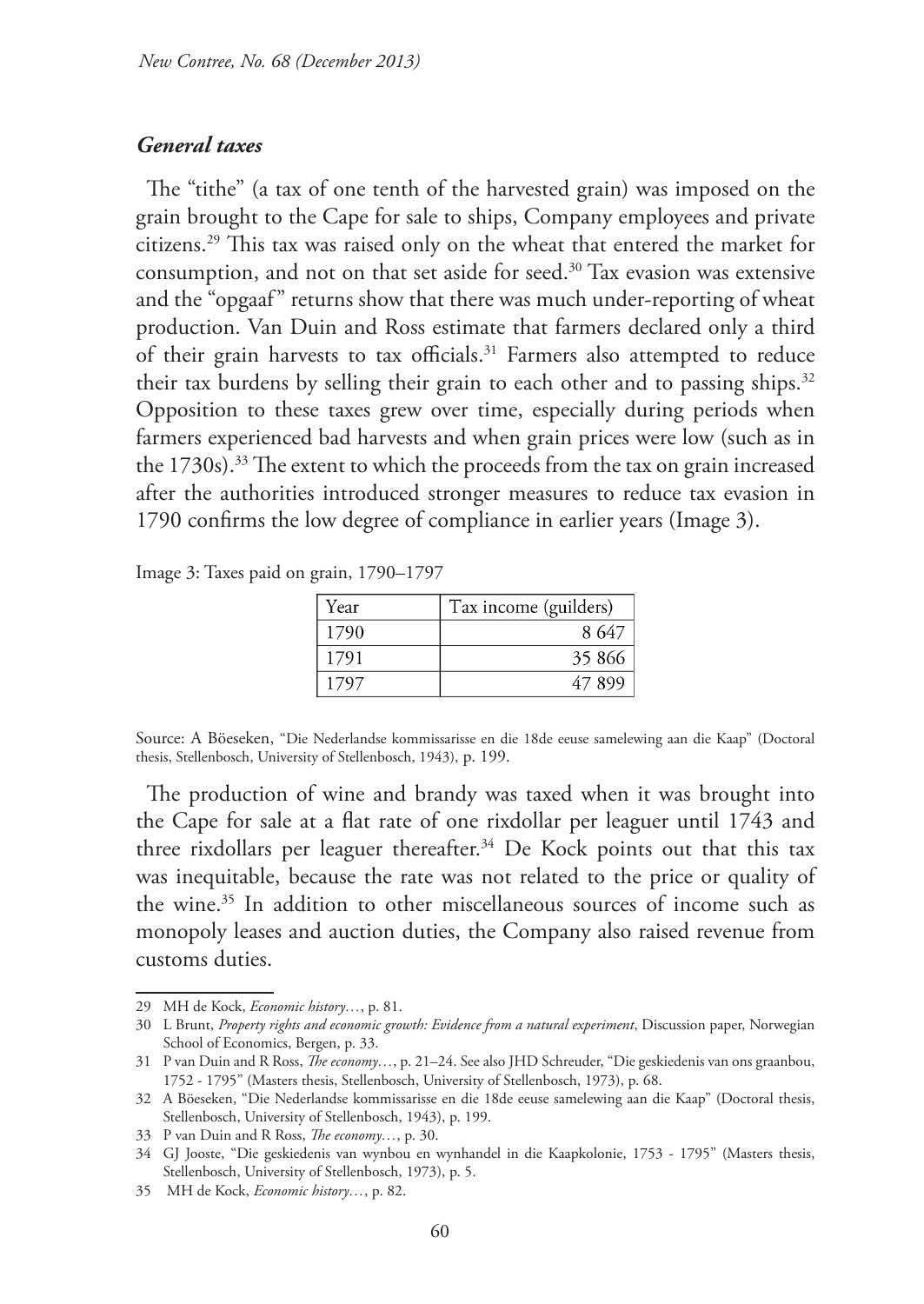Land-related taxation had been part of the tax system since 1677.<sup>36</sup> Transfer duties were introduced in 1686 and were levied on immovable property; these sources of revenue included a tax on landed freehold property and transfer duties on houses and the buildings on loan farms. The tax on landed freehold property was differentiated, with a higher rate of ten percent levied if freehold land was sold within three years of receiving the grant from the Company.<sup>37</sup> The transfer duty decreased on a sliding scale, according to how long a colonist retained ownership. This was done to discourage the sale of property soon after receiving the grant.

The VOC's policies with regard to land ownership and the taxation of land helped to shape the early economic development of the Cape Colony. In 1657 the first free farmers received full title to their land and exemption from all taxes for twelve years. For a number of years after the exemption expired, little effort went into collecting these "tithes", because the Company recognised the cultivating difficulties faced by the free farmers and the burden of their obligation to repay debts incurred with the Company. This changed after Commissioner General Hendrik Adriaan van Rheede made the payment of tithes obligatory. Evasion was rife, however, since farmers had to transport their tithes to the Castle. In 1710 the Company decided to lease out the collection of the "tithes", but no bids were forthcoming. In 1714, Governor De Chavonnes and the Council of Policy finally brought certainty to the system by instructing farmers to bring tithes to the Castle. The instruction also announced the introduction of an annual fee of twelve rixdollars for grazing rights.

The land tenure system under Company rule had fiscal implications. After the initial issuing of freehold land, the Company instituted the loan farm system and, as the demand for land increased, began to charge rental income to defray the growing administrative costs and outlays required to protect farmers. At first, the holders of loan farms were restricted by certain boundaries to prevent the colonists from moving into frontier districts. The aim of these restrictions was to avoid increases in defence costs to protect these outposts. Eventually, however, movement into frontier districts was allowed, particularly after the threat of conflict with indigenous people had diminished and increases in rental income had lessened the fiscal burden on the Company.

<sup>36</sup> W McCluskey, L Lim and P Davis, *Land value taxation: An international overview* (available at www.dfpni.gov. uk/rating-review/uuj\_-\_land\_value\_tax\_report.pdf, p. 20), as accessed on 26 September 2013, p. 20.

<sup>37</sup> MH de Kock, *Economic history…*, p. 81.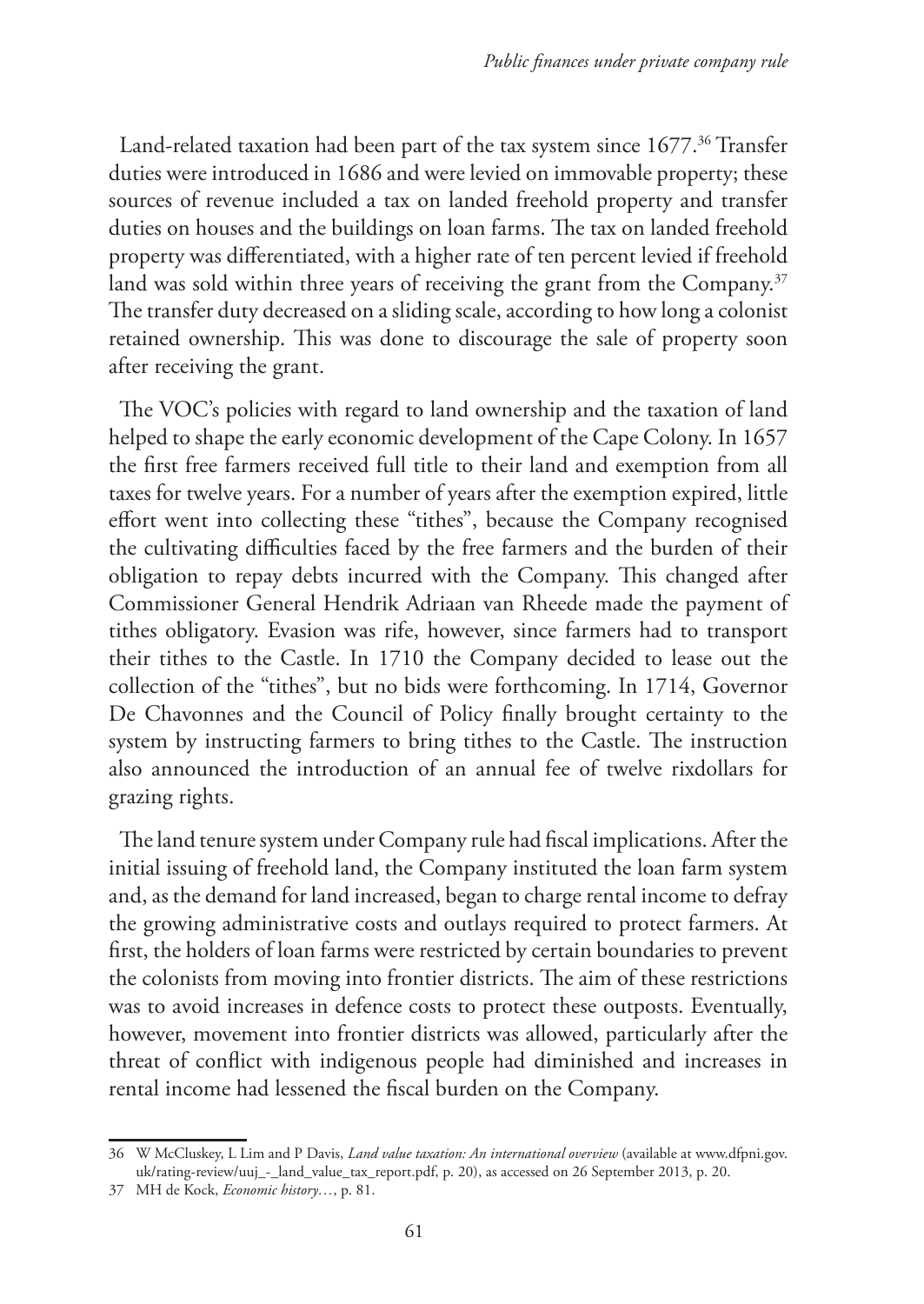The Company received considerable revenue from the rental charges it imposed on the various property leasing schemes. The increase in the leasing of loan farms partly reflected the pressure on the Company to reduce its budgetary shortfalls by increasing revenue during the period of war with France and Spain (when Company ships were under attack and higher defence expenditure was required). Colonists had to pay annual rental charges on the loan farms of twelve rixdollars, later increased to twenty-four rixdollars per annum, regardless of differences in land fertility or its location.<sup>38</sup> In 1732 a further system of loan tenure (quitrent) was introduced, which allowed the leasing of property for a specified period (fifteen years) at an annual payment (differentiated on the basis of soil fertility).

# *Local taxes*

The VOC clearly stated the responsibilities of the "landdrosts" and "heemraden" who administered the districts of Cape Town, Stellenbosch, Swellendam and Graaff-Reinet. They dealt with financial matters to do with infrastructure (construction and maintenance of roads, bridges, churches and other buildings), remuneration (paying their own salaries and those of secretaries, district surgeons and other officials and workers), and numerous incidentals (firewood, stationery, hunting of beasts of prey, caring for lepers, and so on).<sup>39</sup> The Company expected the district authorities to be selffinancing and made no provision for what is now known as intergovernmental fiscal transfers.40 The district authorities therefore levied three types of local tax to defray their expenses: poll tax, livestock tax and house tax. $41$ 

The poll tax (known as "head money") was implemented at the discretion of the "landdrosts" and "heemraden" in the districts of the Cape, Swellendam and Stellenbosch. In Cape Town and the Cape district, this tax was levied on the basis of property ownership.<sup>42</sup> Property owners were taxed according to

<sup>38</sup> MH de Kock, *Economic history…*, p. 79.

<sup>39</sup> PJ Venter, "Landdroste en heemrade", CG Botha, C Beyers, JLM Franken and HB Thom (Eds), *Argiefjaarboek vir Suid-Afrikaanse Geskiedenis – Deel II* (Cape Town, Government Printer, 1960), pp. 146–147.

<sup>40</sup> PJ Venter, "Landdroste en heemrade", CG Botha, C Beyers, JLM Franken and HB Thom (Eds), *Argiefjaarboek vir Suid-Afrikaanse Geskiedenis – Deel II* (Cape Town, Government Printer, 1960), p. 141. According to PJ Venter, "Landdroste en heemrade"..., p. 161, the Company did not even provide disaster relief to the inhabitants of Stellenbosch in the aftermath of the devastating fire of 1710.

<sup>41</sup> MH de Kock, *Economic history…*, p. 83–84.

<sup>42</sup> MH de Kock, *Economic history…*, p. 83 points out that this was the oldest tax in the Cape Colony. It was originally a dedicated tax used for the killing of wild beasts and hence known as "lion and tiger money".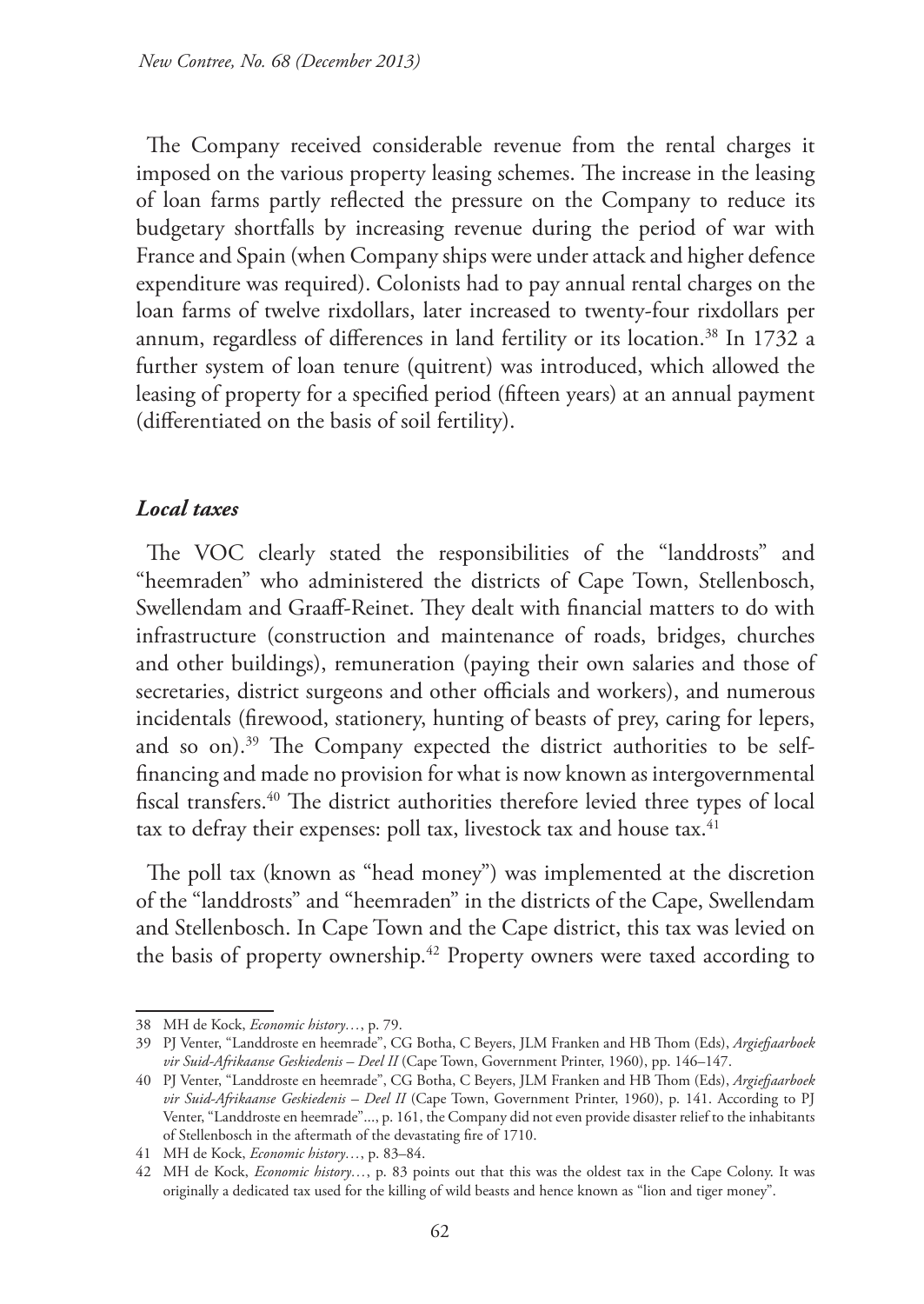the ability-to-pay principle, whereas those without property had to pay a fixed amount of thirty-two stuivers per annum. The burgher council purportedly used property values and incomes to determine taxpayers' liabilities, but the application of the ability-to-pay principle was marked by much arbitrariness and unfairness. In the districts of Stellenbosch and Swellendam the poll tax applied to persons aged sixteen or older who did not own any sheep or cattle: thirty-two stuivers per annum in Stellenbosch and thirty-six in Swellendam. Since ownership of cattle and sheep was a clear indication of wealth, this was the basis of another local tax in the districts of Stellenbosch, Swellendam and Graaff-Reinet. In these districts, colonists originally had to pay one stuiver per head of black cattle and sixteen stuivers per group of one hundred sheep, but the rates apparently varied over time.<sup>43</sup> The third local tax, which was levied only in Cape Town, was the house tax (or "hearth money") of four rixdollars per annum. This, too, was introduced as a dedicated tax that was used to finance the guarding of the town. It was levied originally on residential property, but later extended to commercial properties as well. According to Venter, the district authorities also earned small amounts of revenue from mill fees, the leasing out of mills, and fines.<sup>44</sup>

From 1686 onwards, VOC officials travelled the Colony with the "landdrosts" every year to determine the burghers' tax liabilities. This proved a timeconsuming and expensive procedure for collecting taxes and the process was eventually entrusted solely to the "landdrosts" and "heemraden". Already by 1720, local officials were undertaking this task in Stellenbosch.<sup>45</sup> In an early example of taxpayer-friendly revenue collection practices, district officials (many of whom were farmers themselves) structured the process to minimise disruption of burghers' farming activities.<sup>46</sup> The Company's view that the districts should be financially autonomous was reflected in its initial decision not to entrust their financial management to its official representatives, the "landdrosts". Instead, "heemraden" were appointed as treasurers, albeit assisted by secretaries (who were Company officials). However, the ability of many "heemraden" to fulfil the functions of treasurers was hampered by

<sup>43</sup> PJ Venter, "Landdroste en heemrade", CG Botha, C Beyers, JLM Franken and HB Thom (Eds), *Argiefjaarboek vir Suid-Afrikaanse Geskiedenis – Deel II* (Cape Town, Government Printer, 1960), p. 142. See also HB Thom, *Die geskiedenis van die skaapboerdery in Suid-Afrika* (Amsterdam, NV Swets & Zeitlinger, 1936), p. 379.

<sup>44</sup> PJ Venter, "Landdroste en heemrade", CG Botha, C Beyers, JLM Franken and HB Thom (Eds), *Argiefjaarboek vir Suid-Afrikaanse Geskiedenis – Deel II* (Cape Town, Government Printer, 1960), p. 142.

<sup>45</sup> PJ Venter, "Landdroste en heemrade", CG Botha, C Beyers, JLM Franken and HB Thom (Eds), *Argiefjaarboek vir Suid-Afrikaanse Geskiedenis – Deel II* (Cape Town, Government Printer, 1960), p. 144.

<sup>46</sup> PJ Venter, "Landdroste en heemrade", CG Botha, C Beyers, JLM Franken and HB Thom (Eds), *Argiefjaarboek vir Suid-Afrikaanse Geskiedenis – Deel II* (Cape Town, Government Printer, 1960), p. 145.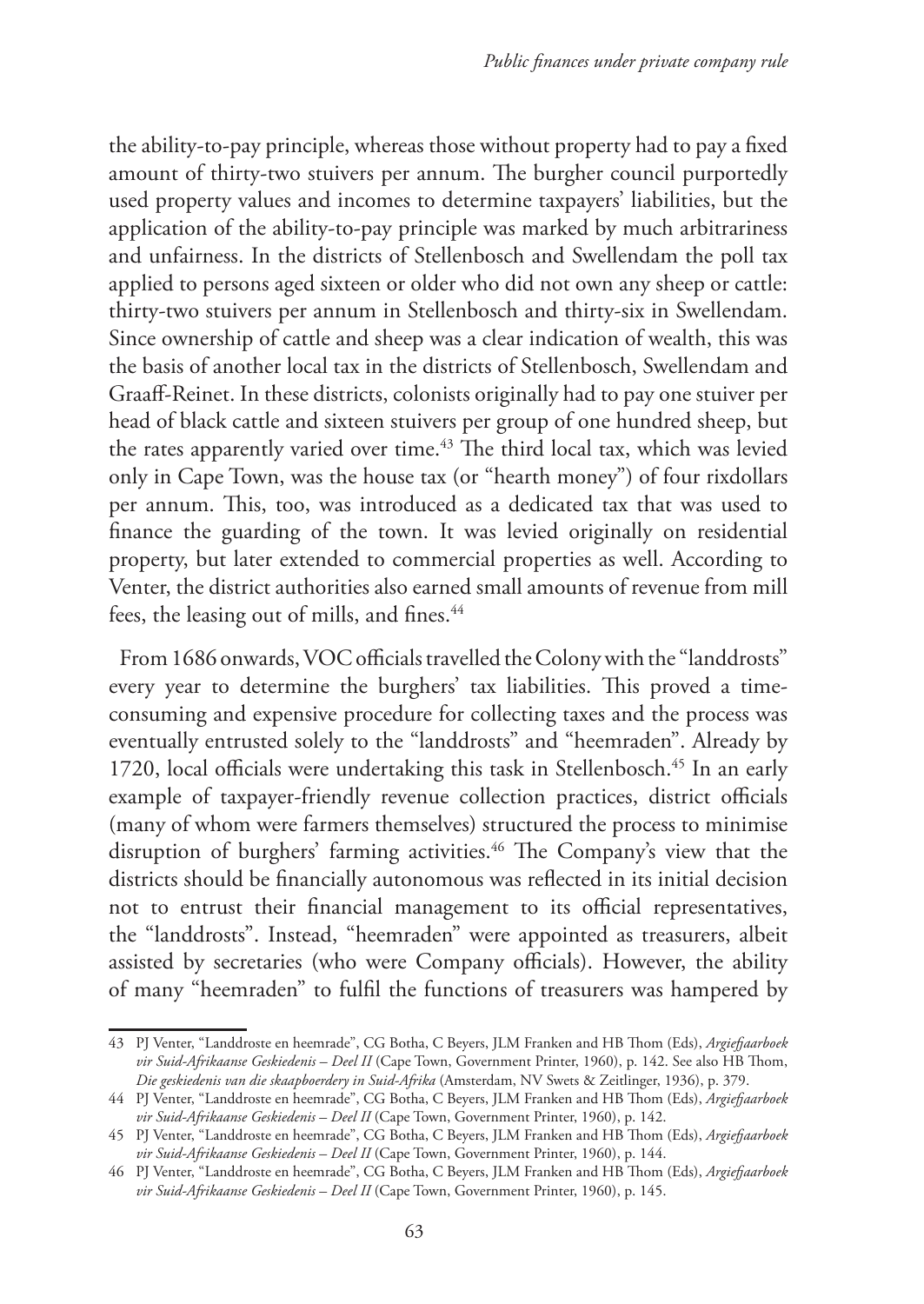the demands of their private interests and their lack of expertise in financial matters, and the "landdrosts" became increasingly active in the financial management of the districts.<sup>47</sup> The effects of this development on the quality of financial management in the districts varied.<sup>48</sup>

The district authorities were often unable to balance their books and thus they accumulated debts (Image 4). The unwillingness of the central authority to provide assistance forced the districts to borrow from the Orphan Chamber and wealthy residents.<sup>49</sup>

|      | Stellenbosch |      | Swellendam |
|------|--------------|------|------------|
| Year | Guilders     | Year | Rixdollars |
| 1702 | 4 0 2 5      | 1760 | 4333       |
| 1720 | 2 0 0 0      | 1770 | 4333       |
| 1729 | 4 0 0 0      | 1780 | 4333       |
| 1740 | 4 0 0 0      |      |            |
| 1753 | 9 0 0 0      |      |            |
| 1766 | 18 500       |      |            |
| 1794 | 13 000       |      |            |

Image 4: Accumulated debt of Stellenbosch and Swellendam in selected years, 1702–1793

Source: PJ Venter, "Landdroste en heemrade", CG Botha, C Beyers, JLM Franken and HB Thom (Eds), *Argiefjaarboek vir Suid-Afrikaanse Geskiedenis – Deel II* (Cape Town, Government Printer, 1960), p. 157.

### *Expenditure*

Expenditure by the Company can be divided into four broad categories, as shown in Image 5. The statistics for 1795 clearly show the importance of military expenditure by the Company in protecting its outposts. Further (negligible) items of expenditure included the cost of maintaining the Company's slaves and the ships that were permanently based at the Cape. De Kock also mentions expenses that were incurred by the regiments (including the sick and convalescent members) that were not directly responsible for

<sup>47</sup> PJ Venter, "Landdroste en heemrade", CG Botha, C Beyers, JLM Franken and HB Thom (Eds), *Argiefjaarboek vir Suid-Afrikaanse Geskiedenis – Deel II* (Cape Town, Government Printer, 1960), pp. 147–152.

<sup>48</sup> PJ Venter, "Landdroste en heemrade", CG Botha, C Beyers, JLM Franken and HB Thom (Eds), *Argiefjaarboek vir Suid-Afrikaanse Geskiedenis – Deel II* (Cape Town, Government Printer, 1960), p. 144 mentions that Landdrost Van Baalen found the coffers empty when he arrived in Graaff-Reinet in 1792. Information provided by other officials led him to conclude that public money had been "a good milch cow".

<sup>49</sup> PJ Venter, "Landdroste en heemrade", CG Botha, C Beyers, JLM Franken and HB Thom (Eds), *Argiefjaarboek vir Suid-Afrikaanse Geskiedenis – Deel II* (Cape Town, Government Printer, 1960), p. 157–159.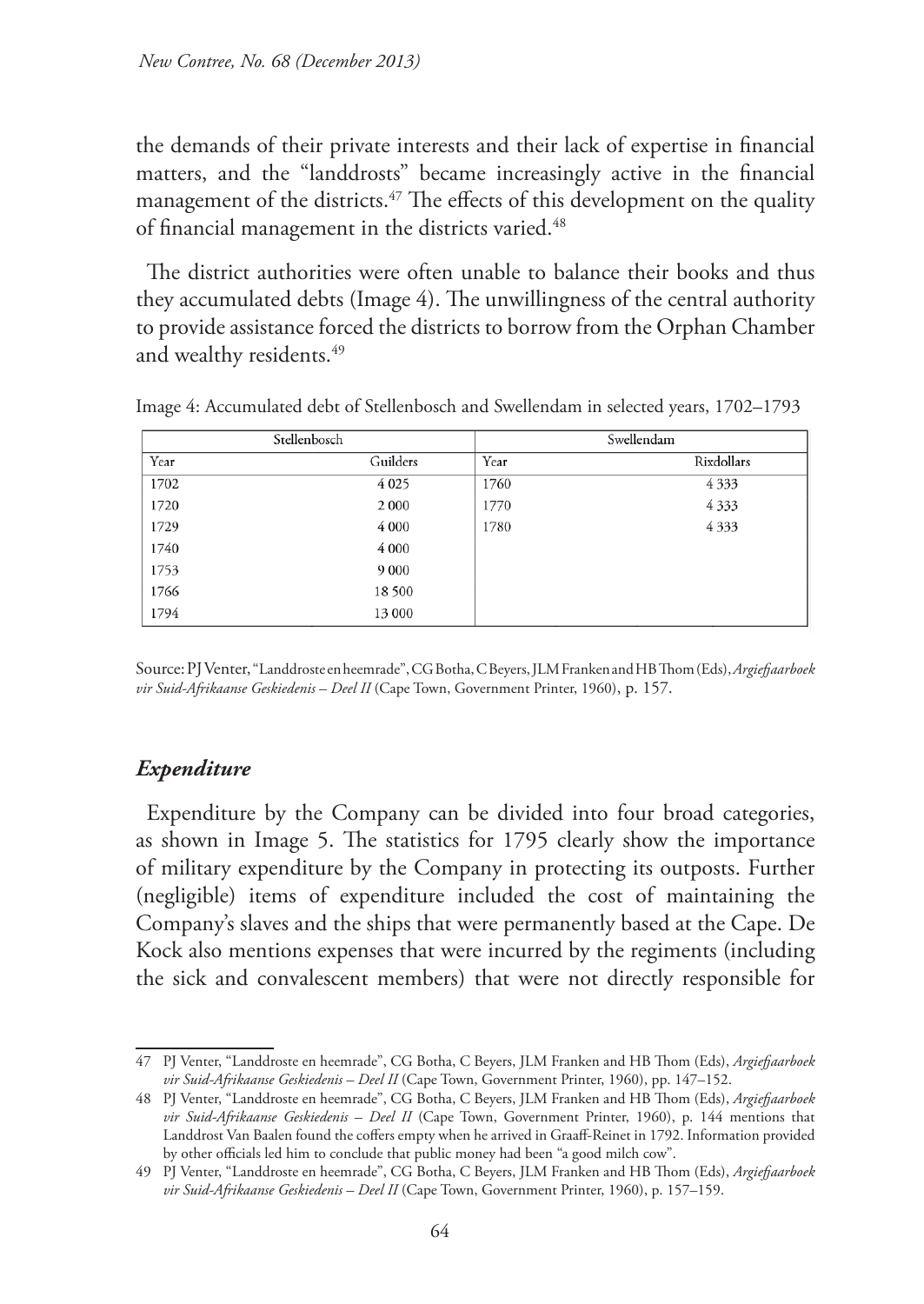defending the Cape.<sup>50</sup>

Image 5: Expenditure by category, 1795 (guilders)

| Civil and judicial establishment                           | 350 000 |
|------------------------------------------------------------|---------|
| Military establishment                                     | 340000  |
| Costs of provisions of Company ships                       | 100 000 |
| Construction and maintenance of public works and buildings |         |

Source: De Kock mentions considerable fluctuations in the extent of spending on public works and buildings but provides no exact figure. See MH de Kock, *Economic History…*, p. 78.

Another cause of expenditure was the maintenance of outposts. The importance of the Company's trade in products from the East made the provision of refreshments to its shipping fleet crucial. When the Company received complaints from the ships' captains about the insufficient supply of provisions, it expanded the capabilities of the Cape as a provision station by creating outposts beyond Table Valley. These outposts were essentially manned decentralised services under the management of the Cape Council of Policy.51 The staff stationed at these outposts received a salary like other soldiers, and also free accommodation and a food allowance. Their job was to deliver important goods such as grain products, meat, wood and fresh vegetables to the colony and the fleets. However, according to Sleigh, these outposts were financed by the Company at great cost and were not necessarily successful.<sup>52</sup>

### *Net revenues*

The evidence of revenues and expenditures published over the course of the eighteenthth century supports the conjecture that the Cape Colony was never self-supporting. According to Groenewald, the Company, from the beginning, "ran at an enormous loss".53 This trend continued throughout the period of Dutch rule, with expenditure consistently exceeding tax revenues, although the deficit shrank in later years. The losses were partly due to poor tax collection, tax evasion and corrupt officials. According to De Kock, after

<sup>50</sup> De Kock, *Economic history…*, p. 77.

<sup>51</sup> D Sleigh, *Die Buiteposte: VOC-buiteposte onder Kaapse bestuur 1652–1795* (Pretoria, Protea Boekhuis, 2004), Voorwoord.

<sup>52</sup> D Sleigh, *Die Buiteposte…,* p. 739.

<sup>53</sup> G Groenewald "'More comfort, better prosperity, and greater advantage': Free burghers, alcohol retail and the VOC authorities at the Cape of Good Hope, 1652–1680", *Historia*, 57(1), 2012, pp. 1.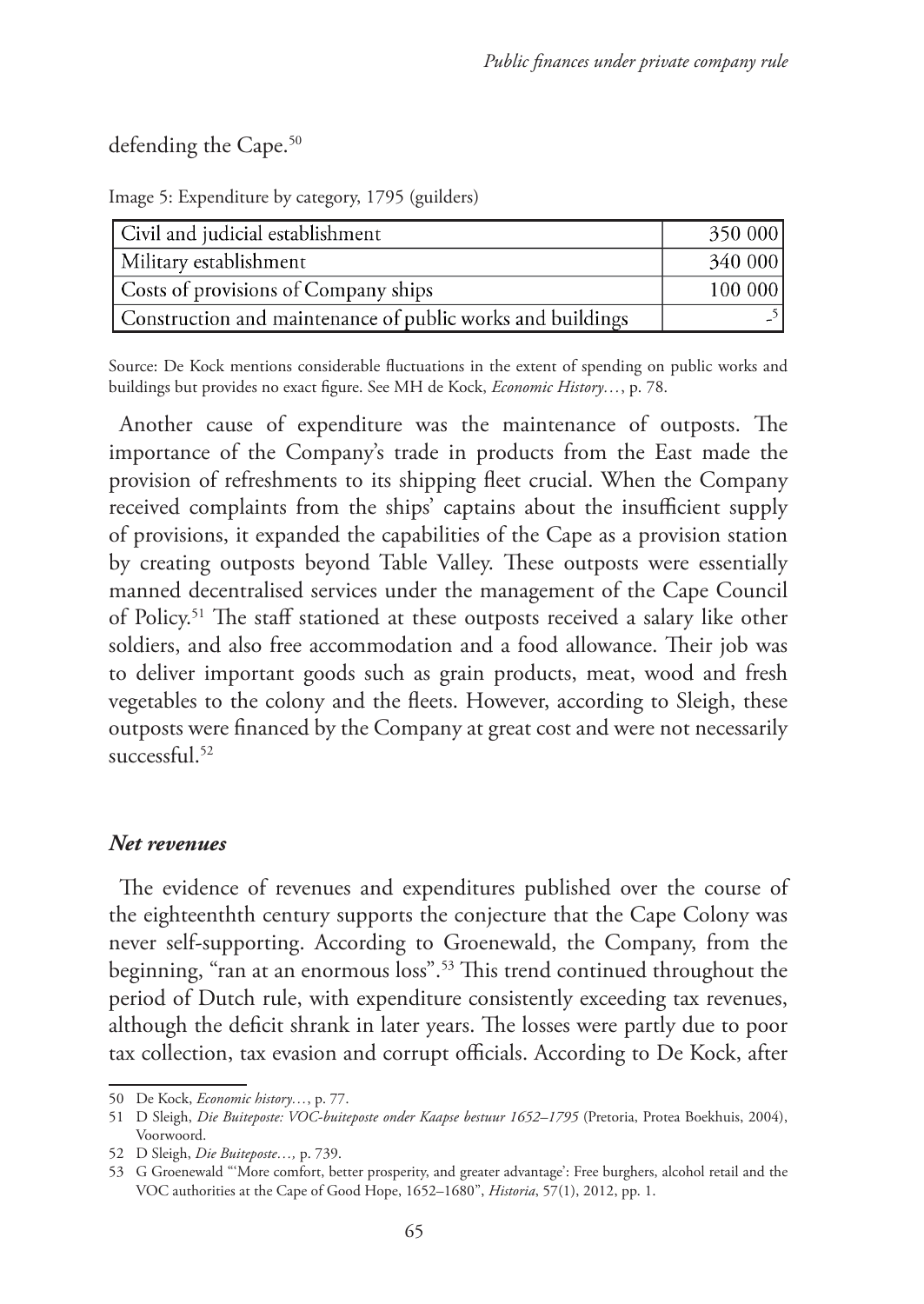the war with England (1780 to 1784) expenditure increased because more soldiers were being stationed at the Cape to fend off any foreign attacks.<sup>54</sup> But it was also true that the governor at the time, Van de Graaff, incurred wasteful expenditure.

The important point to note for our argument is that even though the taxes described above seem severe, they never surpassed what the Company spent. Image 6 shows the revenue and expenditure (in guilders) in the Cape Colony for the period 1777 to 1794. The Colony experienced a deficit throughout this period. The deficit to GDP ratio increased to forty percent in 1789, probably because of poor harvests and a high wage bill, but decreased to eleven percent in 1792. Even with this reduction, the consistently significant budget deficits certainly do not reflect a highly extractive system.

| Year | Revenue             | Expenditure | Deficit   | GDP           | Rev/GDP | Exp/GDP | Def/GDP |
|------|---------------------|-------------|-----------|---------------|---------|---------|---------|
|      |                     |             |           |               | ratio   | ratio   | ratio   |
| 1777 | 200 000             | 454 000     | 254 000   | 2 391 000     | 8%      | 19%     | 11%     |
| 1787 | 282 000             | 1586000     | 1 304 000 | 4 0 1 4 0 0 0 | 7%      | 40%     | 32%     |
| 1789 | 341 000             | 1744 000    | 1 403 000 | 3472 000      | 10%     | 50%     | 40%     |
| 1791 | $\mathbf{w}$<br>--- | 1 300 000   | ---       | 3499000       | $- - -$ | 37%     | $- - -$ |
| 1792 | 416 000             | 758 000     | 342 000   | 3 253 000     | 13%     | 23%     | 11%     |
| 1794 | 588 000             | 818 000     | 230 000   | ---           | ---     | ---     | $- - -$ |

Image 6: Revenues, expenditures and deficits (in guilders) as percentages of GDP

Source: MH de Kock, *Economic History…*, p. 78.

# **Reconstructing the fiscal base from microdata**

Most of the evidence presented thus far consists of data aggregated at the macro-level and gathered from secondary sources. Although this shows that the Cape was less extractive than previously thought, perhaps tax income was highly regressive, which may suggest that the elite exploited poorer settlers through the fiscal system. We therefore turn to data at household level – the annual censuses drawn up for the purposes of tax collection, the "opgaafrolle" – to investigate the incidence of taxation or, in other words, to establish which groups in Cape society bore the greatest tax burden.

The "opgaafrolle" provide a wealth of individual-level production and asset

<sup>54</sup> MH de Kock, *Economic history…*, p. 77.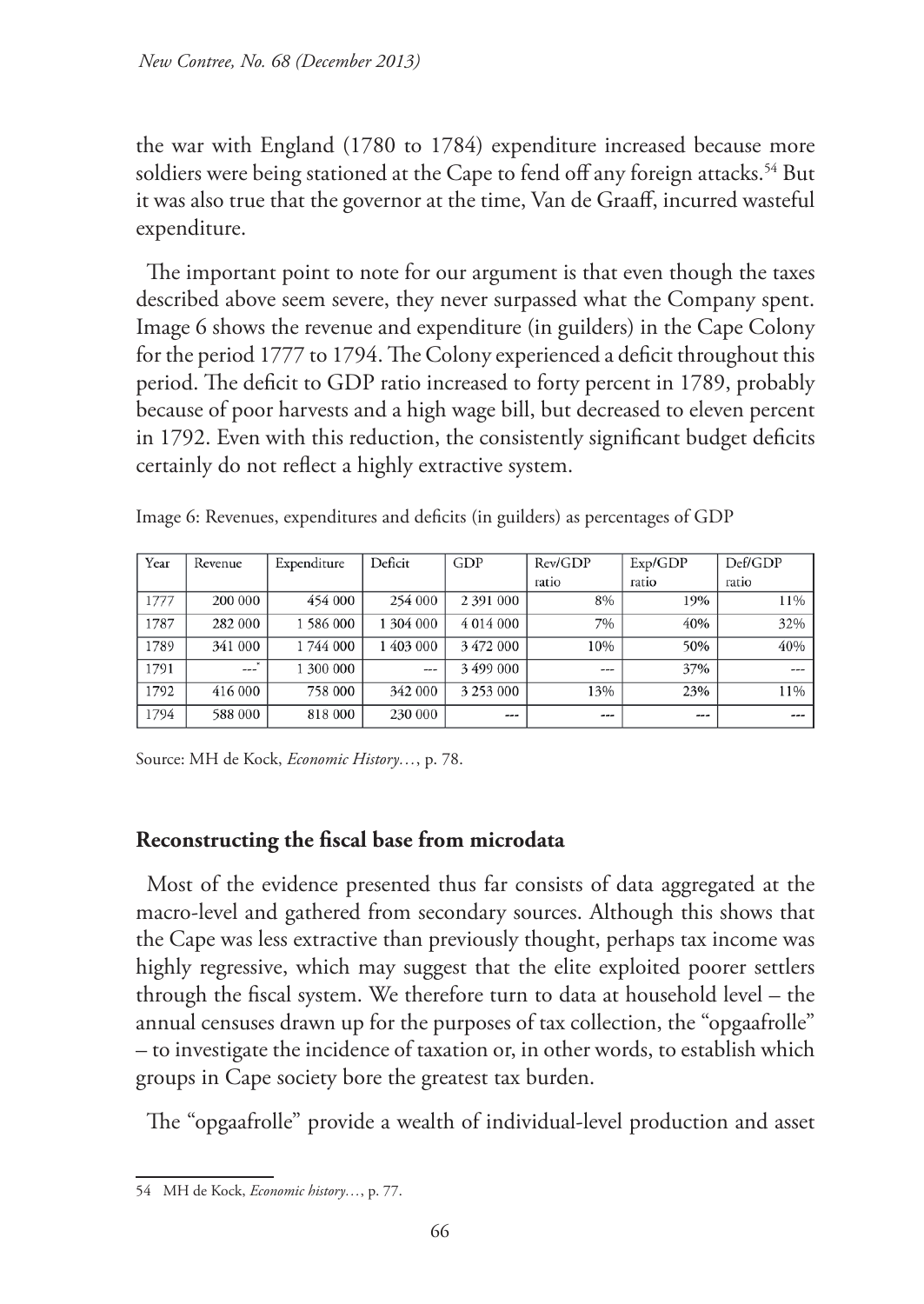data. The household records include information on an individual's district of residence, family size, number of slaves owned, number of cattle, horses, sheep and pigs owned, number of vines planted and barrels of wine owned, inputs and outputs of wheat, barley and rye, and weapons owned. A full discussion of the "opgaafrolle" is provided by Fourie and Von Fintel.<sup>55</sup> Using our information about the various taxes, we can estimate individual taxes as follows. Individuals with no assets paid only the basic poll (or "head") tax of thirty-two stuivers. Individuals who owned slaves but no agricultural assets (excluding horses) paid hearth tax of four rixdollars if they lived in Cape Town; those outside paid thirty-two stuivers. Wine was taxed at one rixdollar per leaguer before 1743 and three rixdollars thereafter. Wheat, barley and rye were taxed at ten percent of the yield. We obtain a wheat price of six rixdollars per muid from Fourie and Von Fintel.<sup>56</sup> We follow Brunt, who shows that barley and rye prices were roughly half those of wheat, and we therefore value it at three rixdollars per muid.57 Livestock ownership was taxed at one stuiver per head of cattle and sixteen stuivers for each one hundred sheep. The only direct taxes we do not include are property taxes as the "opgaafrolle" do not include information on property ownership. Indirect taxes, such as customs duties, are also excluded.



Image 7: Company revenue by income stream, 1700–1773

Source: Several opgaafrolle; own calculations, 1700–1773.

<sup>55</sup> J Fourie and D von Fintel, "The dynamics of inequality in a newly settled, pre-industrial society", *Cliometrica*, 4(3), 2010, pp. 229–267.

<sup>56</sup> J Fourie and D von Fintel, "A history with evidence: Income inequality in Dutch South Africa", *Economic History of Developing Regions,* 26(1), 2011, p. 39.

<sup>57</sup> L Brunt, *Property rights…*, pp. 43-44.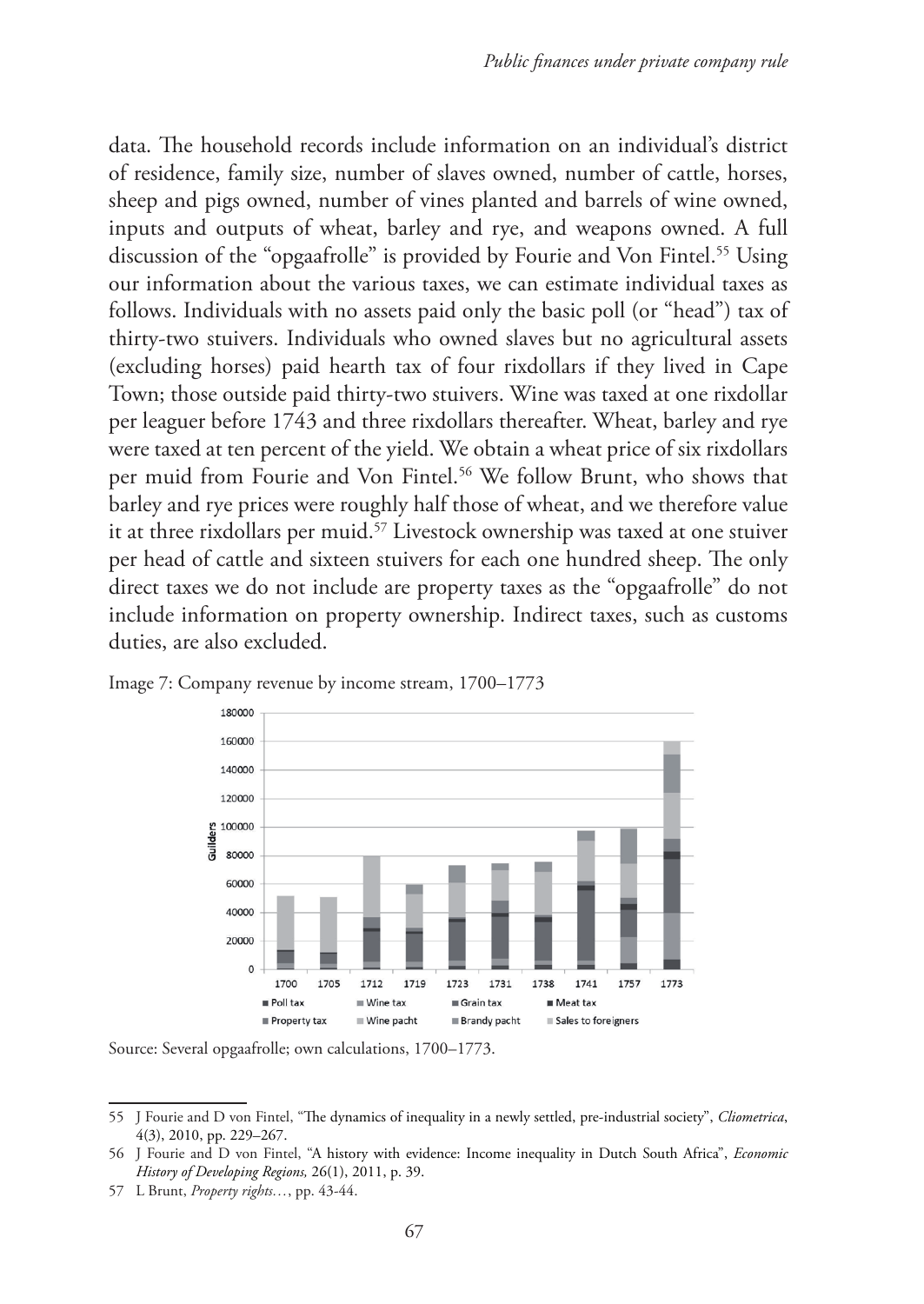Image 7 shows Company revenue by income stream between 1700 and 1773. The revenue from the sale of wine pachts was the most important source of income during the early years of the eighteenth century. It was only after the 1730s that tax income exceeded income from the sale of wine pachts. By 1773, income from direct taxes was more than sixty percent of total revenue.

We believe these numbers obtained from micro-level "opgaafrolle" data to be fairly accurate. Consider Image 6 again: revenue in 1777 as published by the Company was 200 000 guilders. Our estimate for revenue for 1773 is 174 434 guilders. Extrapolating a linear trend from 1773 to 1777, we calculate total tax revenue as being very close to 200 000 guilders per annum.

To identify which group in society bore the heaviest tax burden, we have to rank society from poorest to richest. There are several ways to do this. Our selection is based on the available evidence. In Image 8, we rank households by the number of slaves they owned. As several historians have argued, slaves permeated Cape society and the number of slaves is an accurate reflection of a household's wealth. Fourie also shows that slaves are the most accurately measured asset in the "opgaafrolle".58 We then split tax revenue by the four sources of revenue: the poll tax, the wheat tax, the wine tax and the livestock tax. Image 8 aggregates all the years in our sample (the same as those represented in Image 7).



Image 8: Four sources of household taxes by number of slaves owned

Source: Opgaafrolle; own calculations, 1700–1773.

<sup>58</sup> J Fourie, "The remarkable wealth of the Dutch Cape Colony: Measurements from eighteenth-century probate inventories", *The Economic History Review.* 66(2), 2013, p. 434.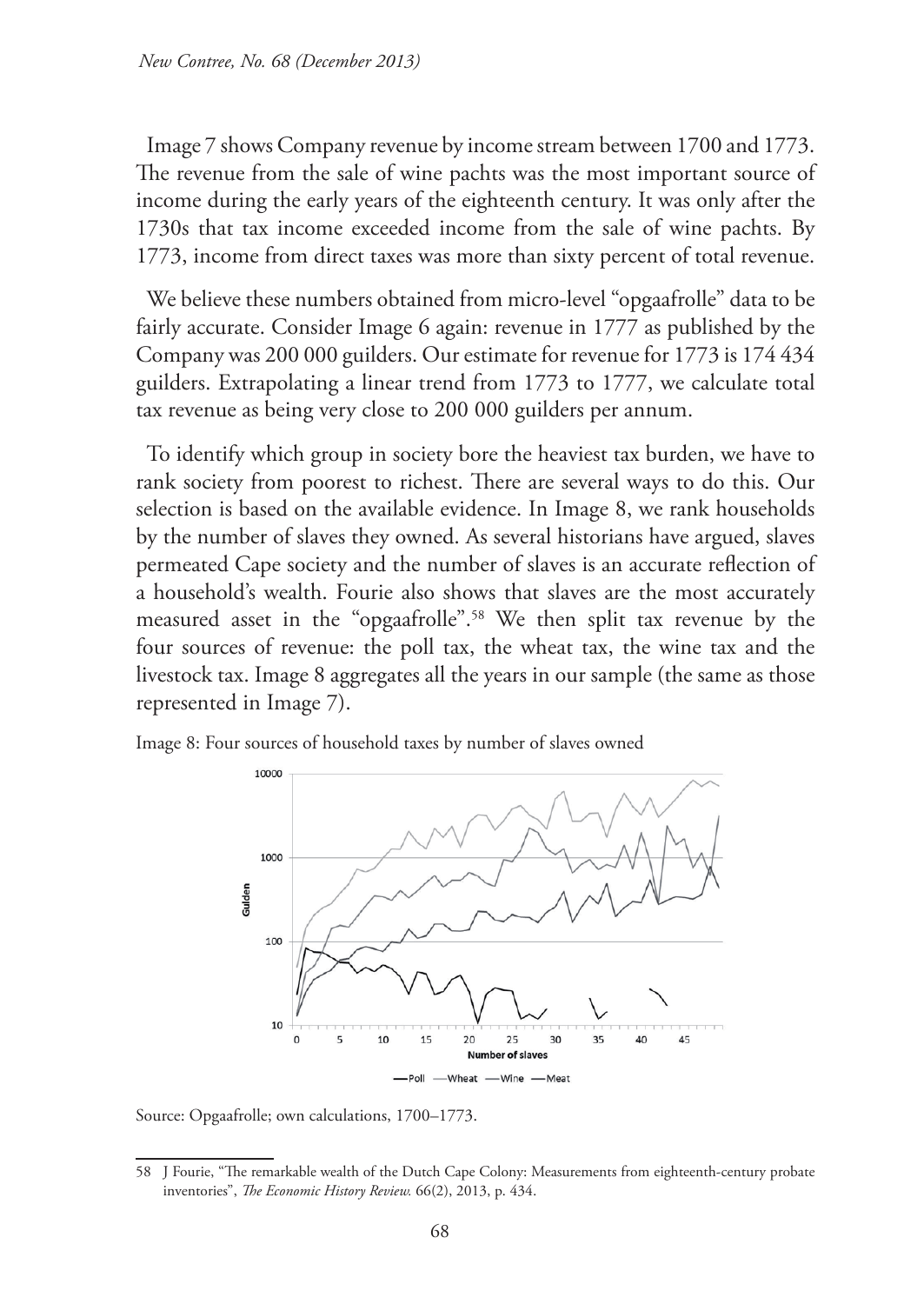The results point to two important trends. Firstly, the poll tax was a regressive tax, meaning that the burden fell more heavily on the poorer part of society. This is expected, as economic theory shows that lump sum taxes like the poll tax are efficient but unfair.59 Secondly, as Image 8 shows, the amounts paid of the other three taxes increased as wealth increased (wealth is proxied here by the number of slaves owned). Unfortunately, because we use a measure of wealth, it is not possible to establish whether this is a regressive, proportional or progressive tax: such classifications are usually done with reference to levels of income, although a positive correlation between levels of income and wealth is likely.

Another way to measure tax incidence is to construct slave-owning deciles, rank them from poorest to richest, and then show the tax burden by decile. The result can be seen in Image 9: in 1700, the wealthiest ten percent of individuals at the Cape bore less than fifty percent of the tax burden; by 1773, their burden had increased to above sixty-one percent.





Source: Opgaafrolle; own calculations, 1700–1773.

<sup>59</sup> PA Black, E Calitz and TJ Steenekamp, *Public economics* (Cape Town, Oxford University Press, 2011), p. 185.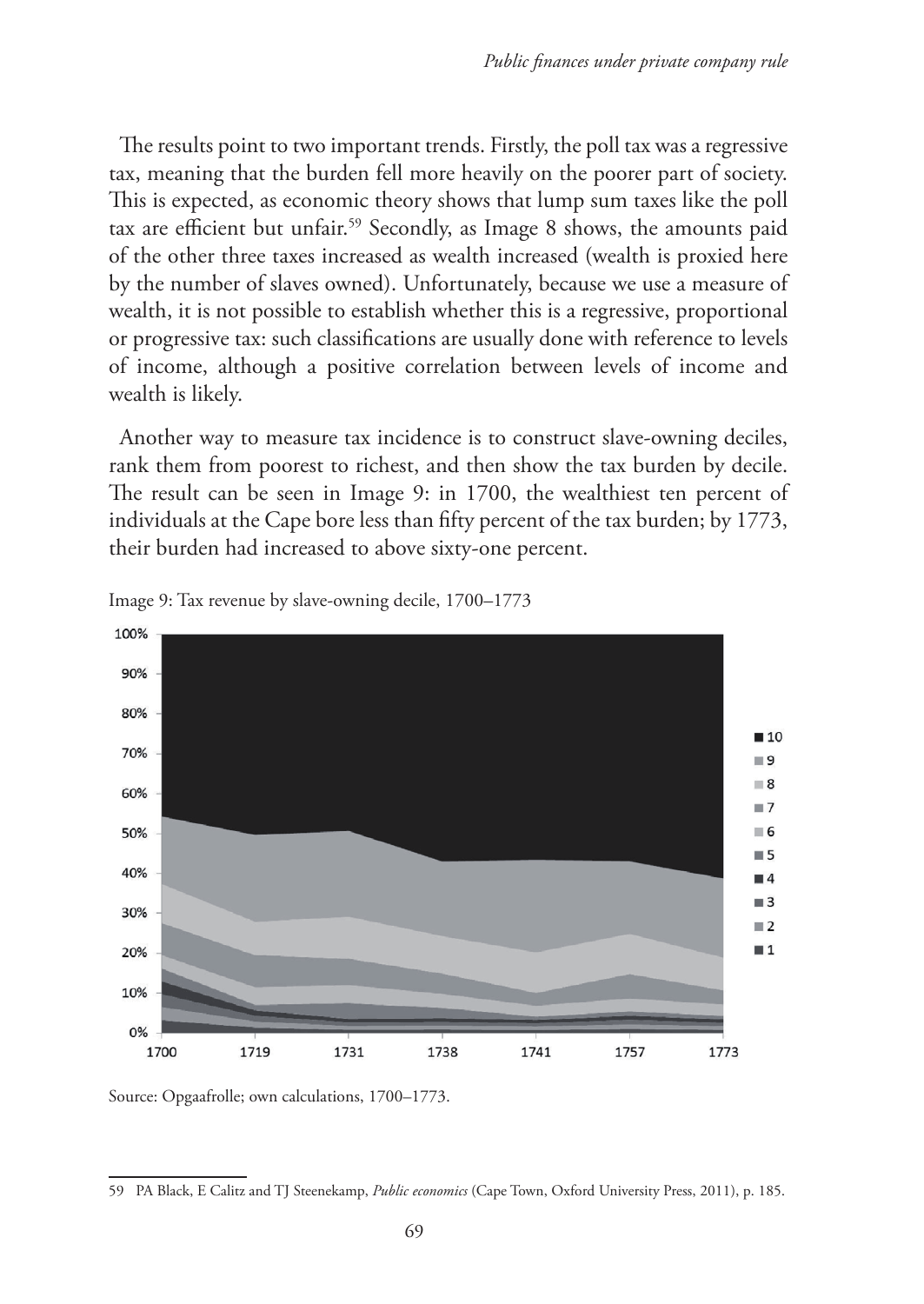These results offer strong evidence that the tax system imposed by the VOC was progressive on the whole, meaning that the wealthiest in society bore most of the tax burden, and that this progressiveness increased over the course of the eighteenth century. There is thus little in the household-level data to support the view that this was an extractive regime as defined by Frankema, with high levels of taxation to maximise revenue in order to enrich the colonial elites.<sup>60</sup> Rather, its tax regime was relatively equitable and spending by the colonial authorities far surpassed the revenue from the various income sources. Austin's criticism of the bifurcation between "extractive" and "inclusive" colonies seems relevant; in the Frankema framework, a "night watchman regime" or even a "benevolent regime" would be a more apt classification of the fiscal regime of the Cape Colony.<sup>61</sup>

#### **Conclusions**

Collecting taxes and using such revenue to finance public expenditure are core tasks of countries' executive authorities. Analyses of economic policymaking in democracies often assume, either explicitly or implicitly, that elected officials attempt to promote or maximise long-run societal welfare. Yet, when a territory is governed by a company whose shareholders reside elsewhere, the aim of the authorities may well be to extract as much surplus as they can without endangering the continued viability of economic activity in the country.

This paper used the Dutch Cape Colony as a case study to investigate fiscal policymaking by the Dutch East India Company (VOC). We showed that, in contrast to the perceived extraction claimed by Adam Smith and the eighteenthcentury settlers, the Cape spent considerably more in public expenditure, including salaries for officials and soldiers stationed in Cape Town, than its revenue from production and trade taxes justified. We supported the limited secondary evidence with a reconstruction from household-level "opgaafrolle". These "opgaafrolle", collected for the purposes of tax collection, allowed us to segment the taxes by revenue source: we showed that the income from the sale

<sup>60</sup> E Frankema, "Colonial taxation and government spending in British Africa, 1880–1940: Maximizing revenue or minimizing effort?" *Explorations in Economic History*, 48, 2011, p. 138.

<sup>61</sup> G Austin, "The 'reversal of fortune' thesis and the compression of history: Perspectives from African and comparative economic history", *Journal of International Development*, 20, 2008, p. 1021; E Frankema, "Colonial taxation and government spending in British Africa, 1880–1940: Maximizing revenue or minimizing effort?" *Explorations in Economic History*, 48, 2011, p. 138.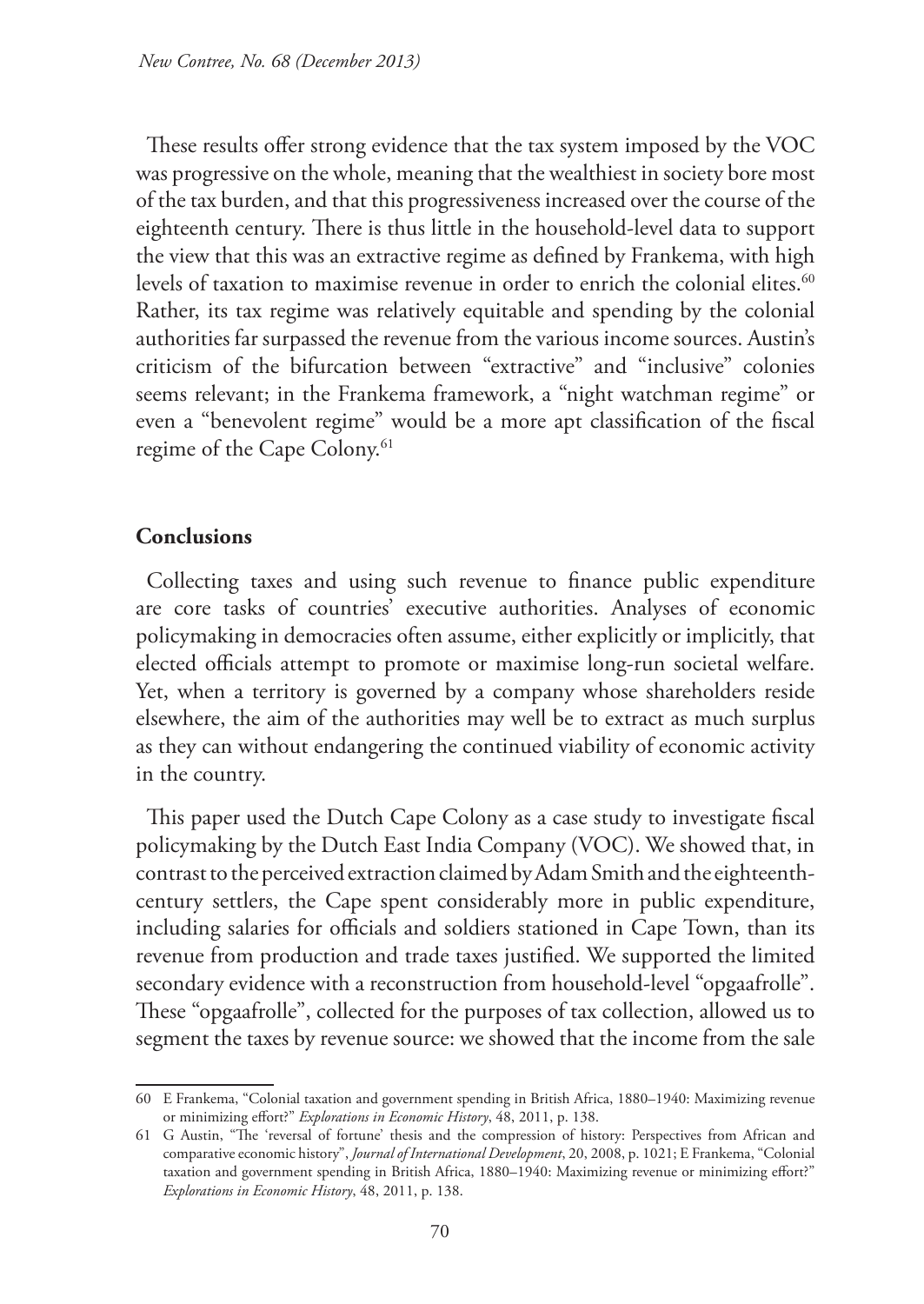of wine pachts was the most important source of revenue for the Company during the early years of settlement. Only during the 1730s did revenue from tax overtake wine pachts as the dominant revenue source.

The "opgaafrolle" also allowed us to identify the incidence of taxation. We showed that wheat and wine producers paid taxes more progressively, i.e. the richest paid a larger share of their income in taxes than cattle farmers did. The poll tax is the only tax that was certainly regressive. We then created wealth deciles to show that, by 1773, the richest ten percent of settlers paid more than fifty percent of the taxes. The Cape's tax system was not only progressive but was becoming more so.

Our findings raise questions. Why did the Company tolerate such a large deficit for such a long period of time? How equitable was the expenditure side of the Company's budget? And were the settlers justified in their unhappiness with government tax policies or were they just reacting as taxpayers have always done? These are questions our dataset cannot readily address. But our results do suggest an answer to the fundamental question: did Adam Smith get it wrong in his assessment of the extractive nature of Company rule? Looking at the evidence of the "opgaafrolle", we suggest a tentative yes.